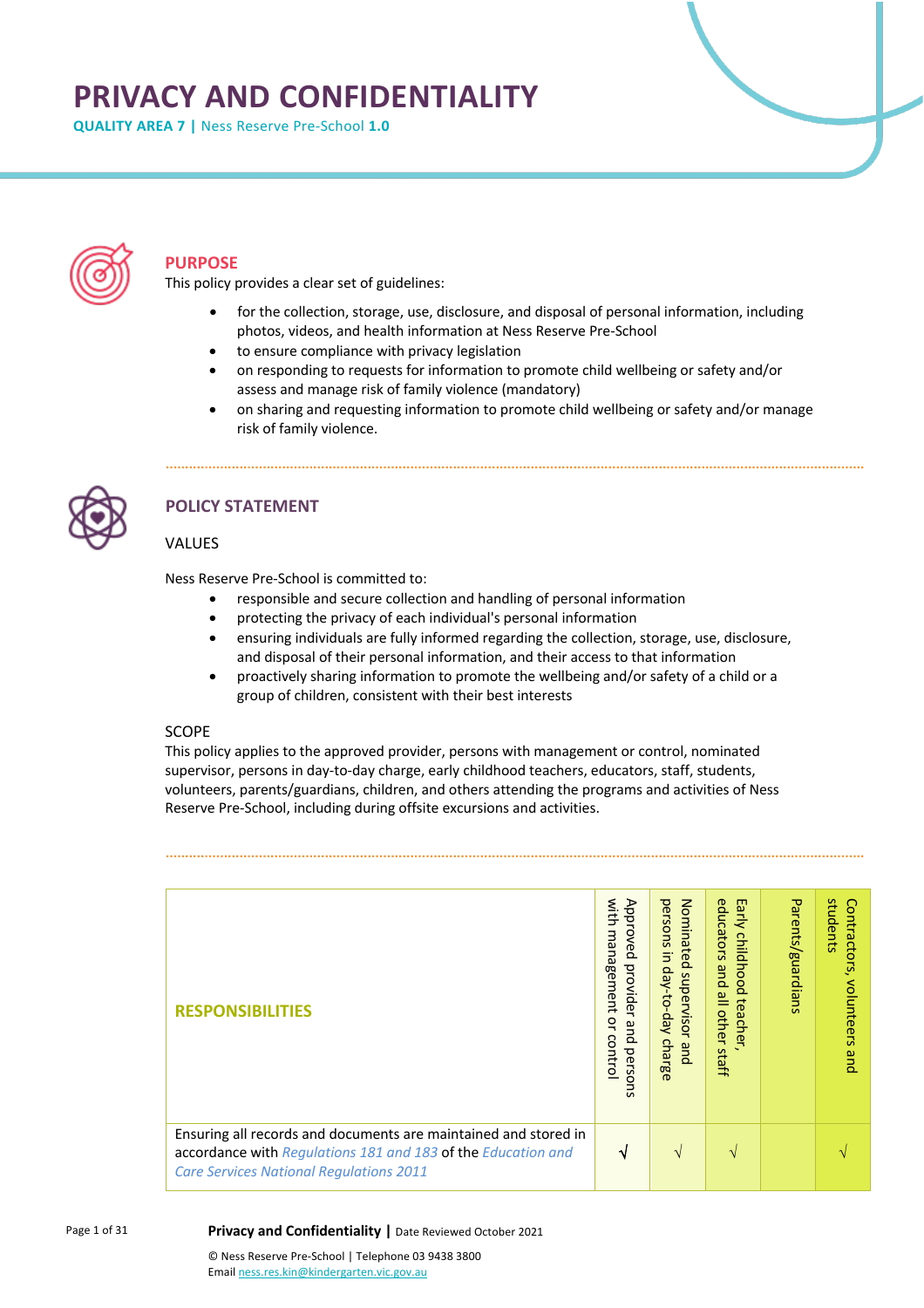| Ensuring the service complies with the requirements of the<br>Health Privacy Principles as outlined in the Health Records Act<br>2001, the Information Privacy Principles as outlined in the<br>privacy and data protection act 2014 (Vic) and, where applicable,<br>the Australia Privacy Principles as outlined in the Privacy Act<br>1988 (Cth) and the Privacy Amendment (Enhancing Privacy<br>Protection) Act 2012 (Cth), by taking proactive steps to establish<br>and maintain internal practices, procedures, and systems that<br>ensure compliance with privacy legalisations including:<br>identifying the kind of personal, sensitive, and health<br>$\bullet$<br>information that will be collected from an individual or a<br>family<br>communicating the reason why personal, sensitive, and<br>٠ | $\sqrt{}$  | $\sqrt{}$  |           |           |  |
|-----------------------------------------------------------------------------------------------------------------------------------------------------------------------------------------------------------------------------------------------------------------------------------------------------------------------------------------------------------------------------------------------------------------------------------------------------------------------------------------------------------------------------------------------------------------------------------------------------------------------------------------------------------------------------------------------------------------------------------------------------------------------------------------------------------------|------------|------------|-----------|-----------|--|
| health information is being collected, and how it will be<br>stored, used, and disclosed, and managed and are<br>provided with the service's privacy statement (refer to<br>Attachment 4) and all relevant forms<br>communicating how an individual or family can access<br>$\bullet$<br>and/or update their personal, sensitive, and health<br>information at any time, to make corrections or update<br>information (refer to Attachment 4)<br>communicating how an individual or family can<br>complain about any breaches of the privacy legislation,<br>and how the service will deal with these complaints                                                                                                                                                                                                |            |            |           |           |  |
| Ensuring a copy of this policy, including the Privacy Statement, is<br>provided to all stakeholders, is prominently displayed at the<br>service and/or electronically accessible, is up to date and<br>available on request                                                                                                                                                                                                                                                                                                                                                                                                                                                                                                                                                                                     | √          | $\sqrt{}$  |           |           |  |
| Reading and acknowledging they have read the Privacy and<br>Confidentiality Policy, including the Privacy Statement (refer to<br>Attachments 3 & 4 as applicable)                                                                                                                                                                                                                                                                                                                                                                                                                                                                                                                                                                                                                                               | $\sqrt{ }$ | $\sqrt{}$  | $\sqrt{}$ | $\sqrt{}$ |  |
| The management of privacy risks at each stage of the<br>information lifecycle, including collection, use, disclosure,<br>storage, destruction or de-identification                                                                                                                                                                                                                                                                                                                                                                                                                                                                                                                                                                                                                                              | √          | $\sqrt{}$  | $\sqrt{}$ |           |  |
| Protecting personal information from misuse, interference, loss<br>and unauthorised access, modification or disclosure, as well as<br>unauthorised access, modification or disclosure.                                                                                                                                                                                                                                                                                                                                                                                                                                                                                                                                                                                                                          | √          | $\sqrt{}$  | $\sqrt{}$ |           |  |
| Identifying and responding to privacy breaches, handling access<br>and correction requests, and receiving and responding to<br>complaints and inquiries                                                                                                                                                                                                                                                                                                                                                                                                                                                                                                                                                                                                                                                         | $\sqrt{ }$ | $\sqrt{}$  |           |           |  |
| Providing regular staff training and information on how the<br>privacy legislation applies to them and the service                                                                                                                                                                                                                                                                                                                                                                                                                                                                                                                                                                                                                                                                                              | $\sqrt{ }$ | $\sqrt{ }$ |           |           |  |
| Appropriate supervision of staff who regularly handle personal,<br>sensitive, and health information                                                                                                                                                                                                                                                                                                                                                                                                                                                                                                                                                                                                                                                                                                            | $\sqrt{ }$ | $\sqrt{ }$ |           |           |  |
| Ensuring that personal, sensitive, and health information is only<br>collected by lawful and fair means, and is accurate and complete                                                                                                                                                                                                                                                                                                                                                                                                                                                                                                                                                                                                                                                                           | $\sqrt{ }$ | $\sqrt{ }$ | $\sqrt{}$ |           |  |
| Ensuring parents/guardians know why personal, sensitive and<br>health information is being collected and how it will be used,<br>disclosed and managed and are provided with the service's<br>Privacy Statement (refer to Attachment 4) and all relevant forms                                                                                                                                                                                                                                                                                                                                                                                                                                                                                                                                                  | V          | $\sqrt{}$  | $\sqrt{}$ |           |  |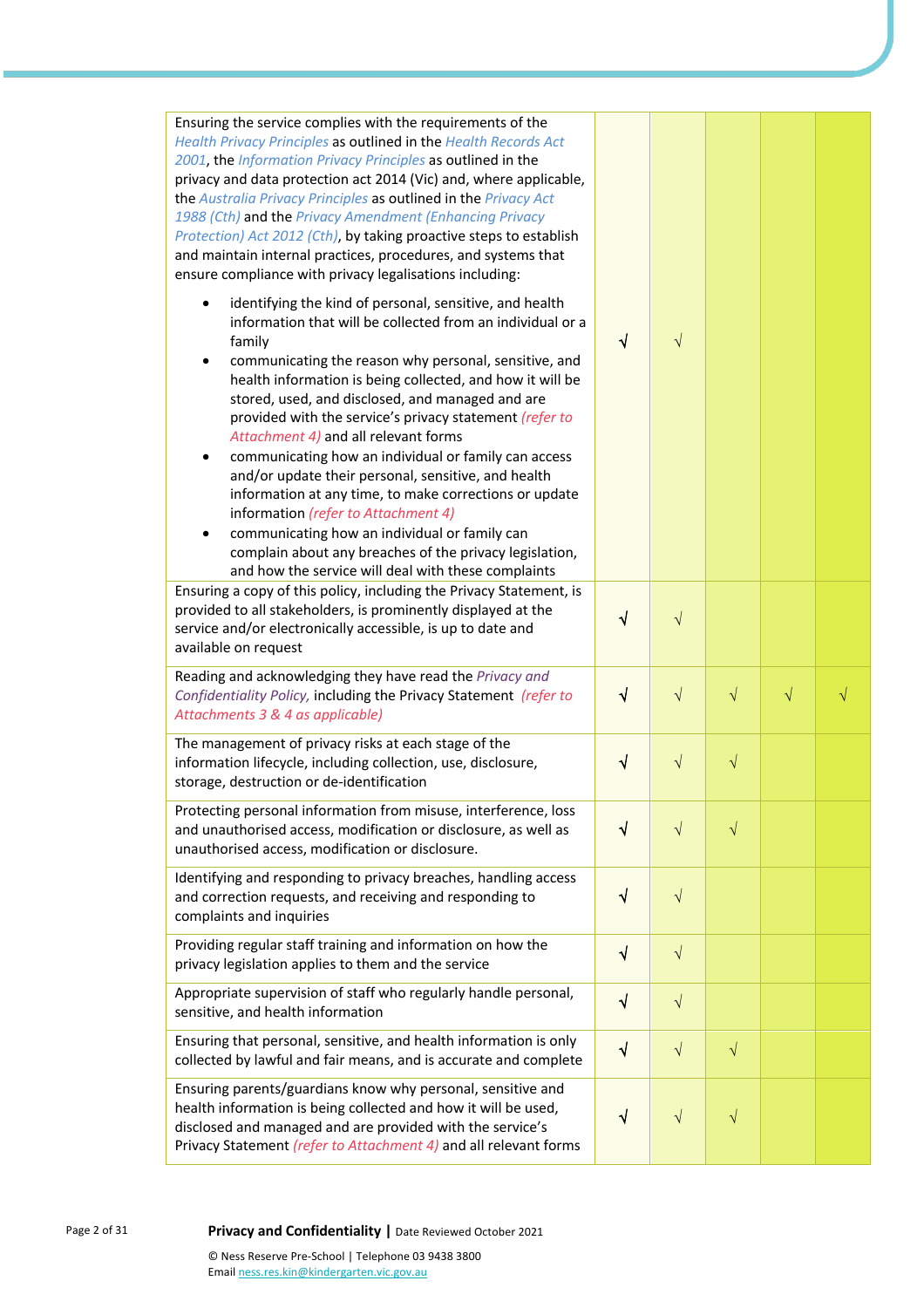| Ensuring that an individual or family can have access to their<br>personal, sensitive and health information at any time, to make<br>corrections or update information (refer to Attachment 4)                                                                                                      | $\sqrt{}$  | $\sqrt{}$                        | $\sqrt{}$ | $\sqrt{}$ | $\sqrt{}$ |
|-----------------------------------------------------------------------------------------------------------------------------------------------------------------------------------------------------------------------------------------------------------------------------------------------------|------------|----------------------------------|-----------|-----------|-----------|
| Providing adequate and appropriate secure storage for personal,<br>sensitive, and health information collected by the service,<br>including electronic storage (refer to Attachment 2)                                                                                                              | $\sqrt{}$  | $\sqrt{2}$                       |           |           |           |
| Ensuring that records and documents are kept in accordance<br>with Regulation 183                                                                                                                                                                                                                   | $\sqrt{}$  | $\sqrt{}$                        | $\sqrt{}$ |           |           |
| Notifying an individual or family if the service receives personal<br>sensitive and health information about them from another<br>source as soon as practicably possible                                                                                                                            | $\sqrt{}$  | $\sqrt{}$                        |           |           |           |
| Ensuring that if personal, sensitive and health information needs<br>to be transferred outside of Victoria, that the individual or family<br>that it applies to has provided consent, or if the recipient of the<br>personal information is subject to a law or binding scheme.                     | $\sqrt{}$  | $\sqrt{}$                        |           |           |           |
| Ensuring the unique identifiers are not adopted, used or<br>disclosed unless lawfully required to (refer to Attachment 2)                                                                                                                                                                           | $\sqrt{ }$ | $\sqrt{}$                        |           |           |           |
| Ensuring reasonable steps to destroy personal and health<br>information and ensure it is de-identified if the information is no<br>longer required for any purpose as described in Regulations 177,<br>183, 184 (refer to Attachment 2)                                                             | $\sqrt{}$  |                                  |           |           |           |
| Complying with the Notifiable Data Breaches Scheme (refer to<br>Definitions) which imposes an obligation to notify individual<br>whose personal information is in a data breach that is likely to<br>result in serious harm.                                                                        | $\sqrt{}$  | $\sqrt{}$                        |           |           |           |
| Developing a data breach (refer to Sources) response plan that<br>sets out the roles and responsibilities involved in managing a<br>data breach, the steps taken if a data breach occurs (refer to<br>Sources) and notifying the Office of the Australian Information<br>Commission as appropriate. | √          |                                  |           |           |           |
| Promoting awareness and compliance with the Child Safe<br>Standards (refer to Definitions), and disclosing information to<br>promote the wellbeing and safety of a child or group of children                                                                                                       | $\sqrt{}$  | $\color{red} \blacktriangleleft$ | $\sqrt{}$ |           |           |
| Ensuring information sharing procedures abide by the CISS<br>Ministerial Guidelines (refer to Source) and exercising<br>professional judgment when determining whether the threshold<br>for sharing is met, what information to share and with whom to<br>share it (refer to Attachment 7)          | $\sqrt{}$  | $\sqrt{}$                        | $\sqrt{}$ |           |           |
| Identifying which staff should be authorised point of contact in<br>relation to the CISS and the FVISS (refer to Definitions)                                                                                                                                                                       | $\sqrt{}$  | $\sqrt{}$                        |           |           |           |
| Ensuring the authorised point of contact undertakes appropriate<br>training and is aware of their responsibilities under the CISS and<br><b>FVISS</b> (refer to Definitions)                                                                                                                        | $\sqrt{ }$ | $\sqrt{}$                        |           |           |           |
| Being aware of who the point of contact at the service under the<br>CISS and FIVSS, and supporting them (if applicable) to complete<br>the threshold test (refer to Attachment 7)                                                                                                                   |            | $\sqrt{}$                        | $\sqrt{}$ |           |           |
| Communicating to staff about their obligations under the<br>Information Sharing Schemes, and ensure they have read this<br>policy                                                                                                                                                                   | $\sqrt{ }$ | $\sqrt{}$                        |           |           |           |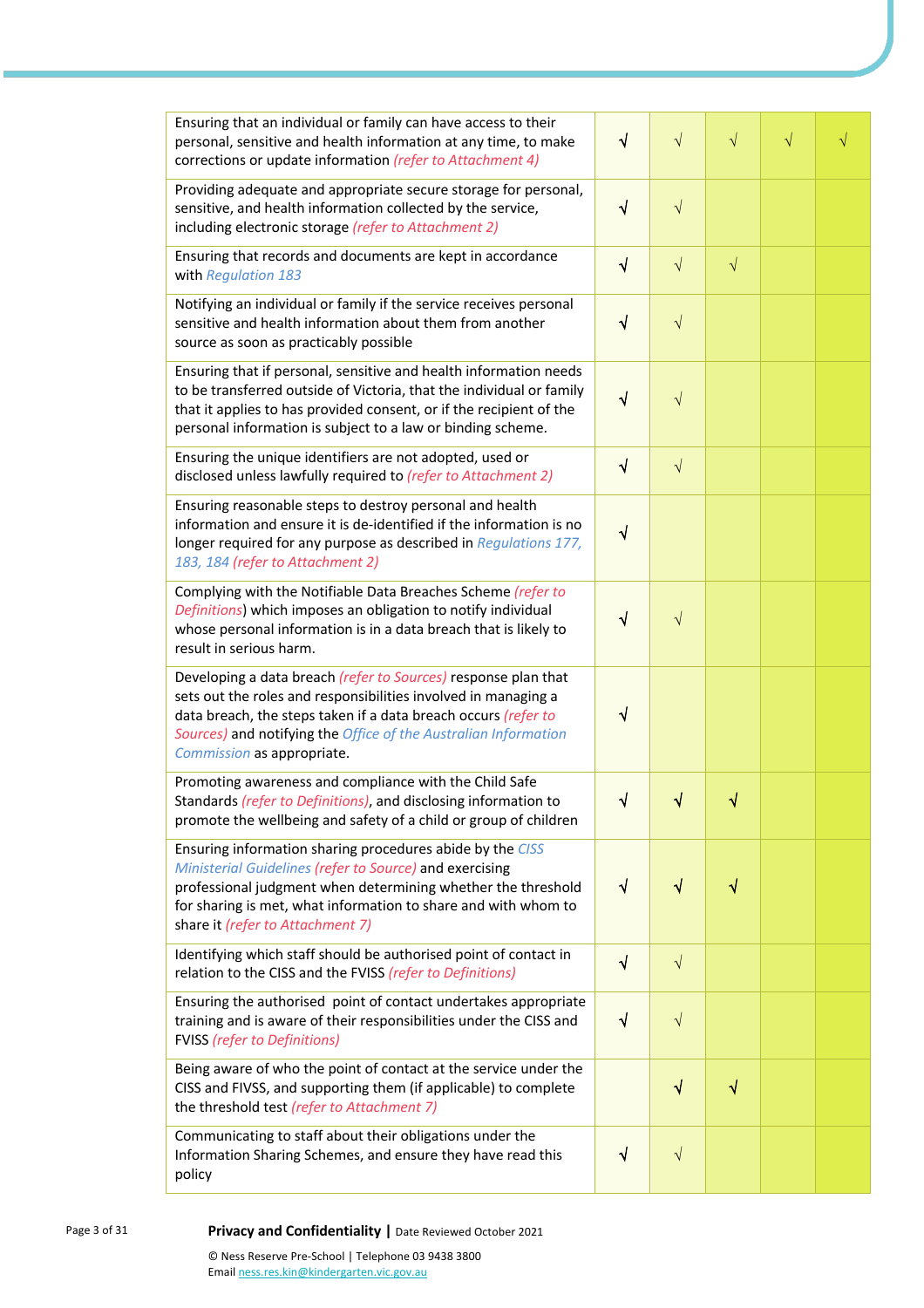| Providing opportunities for identified ISE staff to undertake the<br>appropriate training                                                                                                                                                                     | $\sqrt{}$  | $\sqrt{}$  |           |           |           |
|---------------------------------------------------------------------------------------------------------------------------------------------------------------------------------------------------------------------------------------------------------------|------------|------------|-----------|-----------|-----------|
| Engaging in training about information sharing schemes and the<br><b>MARAM</b> framework                                                                                                                                                                      | $\sqrt{ }$ | $\sqrt{ }$ | $\sqrt{}$ |           |           |
| Ensuring information sharing procedures are respectful of and<br>have regard to a child's social, individual, and cultural identity,<br>the child's strengths and abilities, and any vulnerability relevant<br>to the child's safety or wellbeing             | $\sqrt{ }$ | $\sqrt{}$  | $\sqrt{}$ |           |           |
| Ensuring any requests from ISE's are responded to in a timely<br>manner and provide relevant information if the threshold test of<br>the CISS or FVISS (refer to Definitions) are met (refer to<br>Attachment 7)                                              | $\sqrt{ }$ | $\sqrt{}$  | $\sqrt{}$ |           |           |
| Promoting a child's cultural safety and recognise the cultural<br>rights and familial and community connections of children who<br>are Aboriginal, Torres Strait Islander or both when sharing<br>information under the CISS and FVISS (refer to Definitions) | $\sqrt{}$  | √          | $\sqrt{}$ |           |           |
| Giving precedence to the wellbeing and safety of a child or group<br>of children over the right to privacy when sharing information<br>under the CISS and the FVISS (refer to Definitions)                                                                    | $\sqrt{}$  | $\sqrt{ }$ | $\sqrt{}$ |           |           |
| Ensuring confidential information is only shared to the extent<br>necessary to promote the wellbeing or safety of a child or group<br>of children, consistent with the best interests of that child or<br>those children.                                     | $\sqrt{ }$ | $\sqrt{}$  | $\sqrt{}$ |           |           |
| Maintaining record keeping processes that are accurate and<br>complete as set by Child Wellbeing and Safety (Information<br>Sharing) Regulations concerning both written and verbal sharing<br>of information and or complaints (refer to Attachment 7)       | $\sqrt{}$  | $\sqrt{}$  | $\sqrt{}$ |           |           |
| Ensuring actions are taken when an ISE becomes aware that<br>information recorded or shared about any person is incorrect,<br>and is corrected in a timely manner                                                                                             | $\sqrt{ }$ | $\sqrt{ }$ | $\sqrt{}$ |           |           |
| Only sharing confidential information to the extent necessary to<br>promote the wellbeing or safety of a child or group of children,<br>consistent with the best interests of that child or those children                                                    | $\sqrt{ }$ | √          | √         |           |           |
| Working collaboratively with services that are authorised and<br>skilled (including those located within The Orange Door) to<br>determine appropriate actions and promote collaborative,<br>respectful practice around families and children                  | √          | V          | √         |           |           |
| Seeking and taking into account the views of the child and the<br>child's relevant family members, if it is appropriate, safe and<br>reasonable to do so when sharing information under the CISS<br>and the FVISS (refer to Definitions)                      | $\sqrt{}$  | $\sqrt{}$  | $\sqrt{}$ |           |           |
| Providing notice to children and parents/guardians when<br>photos/video recordings are going to be taken at the service                                                                                                                                       | $\sqrt{ }$ | $\sqrt{ }$ | $\sqrt{}$ |           | $\sqrt{}$ |
| Ensuring that images of children are treated with the same<br>respect as personal information, and as such are protected by<br>privacy laws in the same way                                                                                                   | $\sqrt{}$  | $\sqrt{}$  | $\sqrt{}$ | $\sqrt{}$ |           |
| Ensuring the appropriate use of images of children, including<br>being aware of cultural sensitivities and the need for some<br>images to be treated with special care                                                                                        | $\sqrt{ }$ | $\sqrt{}$  | $\sqrt{}$ | $\sqrt{}$ |           |
|                                                                                                                                                                                                                                                               |            |            |           |           |           |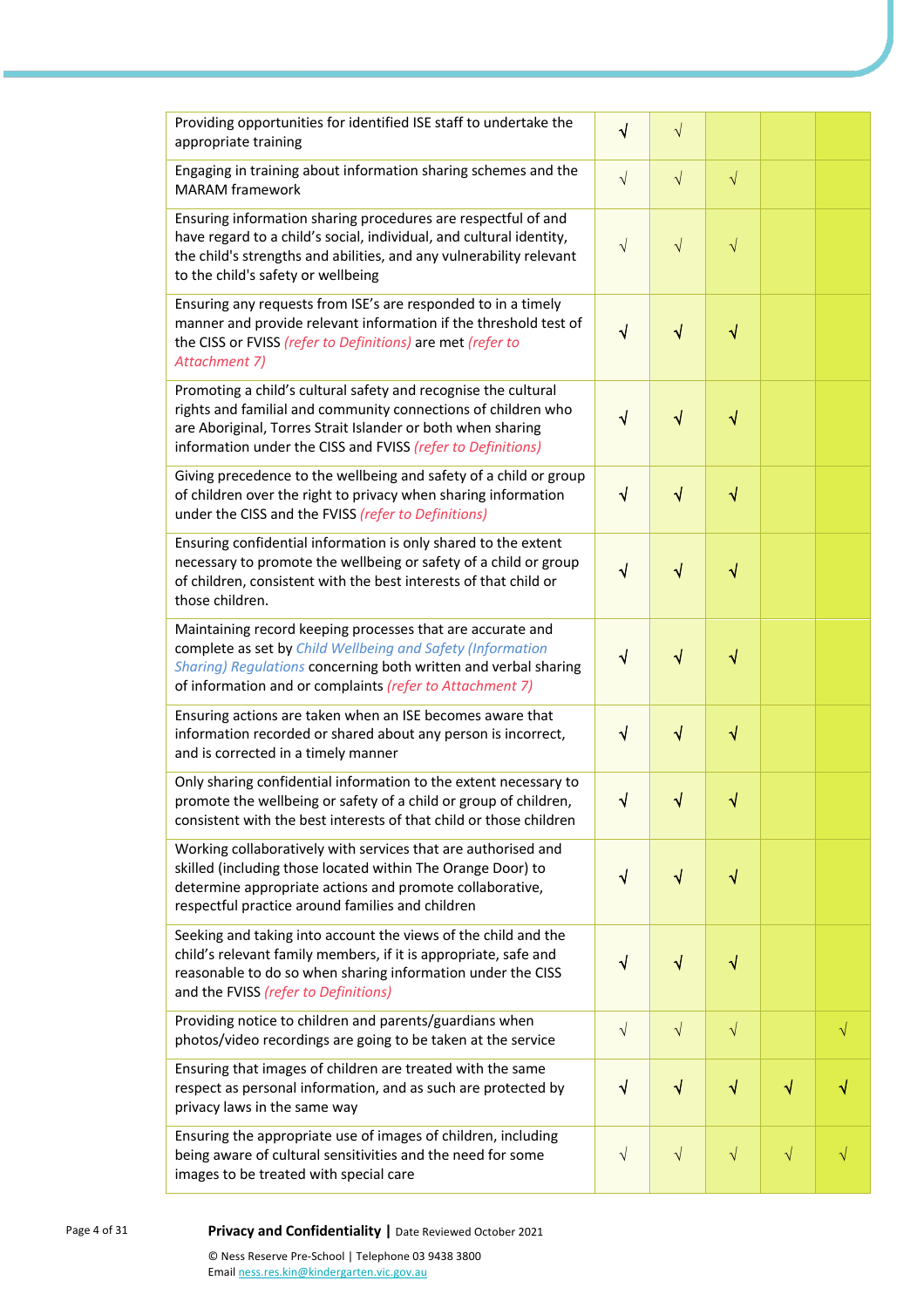| Being sensitive and respectful to parents/guardians who do not<br>want their child to be photographed or videoed                                                                                         | √ |  | V             | N |  |  |  |
|----------------------------------------------------------------------------------------------------------------------------------------------------------------------------------------------------------|---|--|---------------|---|--|--|--|
| Being sensitive and respectful of the privacy of other children<br>and families in photographs/videos when using and disposing of<br>these photographs/videos                                            |   |  | $\mathcal{N}$ |   |  |  |  |
| Establishing procedures to be implemented if parents/guardians<br>request that their child's image is not to be taken, published, or<br>recorded, or when a child requests that their photo not be taken |   |  |               |   |  |  |  |
| Including a confidentiality clause relating to appropriate<br>information handling in the agreement or contract between a<br>photographer and the service.                                               |   |  |               |   |  |  |  |
| BOLD tick $\sqrt{}$ indicates legislation requirement                                                                                                                                                    |   |  |               |   |  |  |  |

### **PROCEDURES**

SHARING INFORMATION AND RECORD KEEPING UNDER THE CHID INFORMATION AND FAMILY VIOLENCE SHARING SCHEME – *REFER TO ATTACHMENT 7*

# **BACKGROUND AND LEGISLATION**

#### BACKGROUND

Early childhood services are obligated by law, service agreements, and licensing requirements to comply with the privacy and health records legislation when collecting personal and health information about individuals.

The *Health Records Act 2001 (Part 1, 7.1)* and the *Privacy and Data Protection Act 2014 (Vic) (Part 1, 6 (1))* include a clause that overrides the requirements of these Acts if they conflict with other Acts or Regulations already in place. For example, if there is a requirement under the *Education and Care Services National Law Act 2010* or the *Education and Care Services National Regulations 2011* that is inconsistent with the requirements of the privacy legislation, services are required to abide by the *Education and Care Services National Law Act 2010* and the *Education and Care Services National Regulations 2011.*

In line with the Victorian Government's Roadmap for Reform, Education State reforms and broader child safety initiatives, *Part 6A* of the *Child Wellbeing and Safety Act 2005 (the Act)* was proclaimed in September 2018. The Act established the Child Information Sharing (CIS) Scheme, which enables sharing of confidential information between prescribed entities in a timely and effective manner in order to promote the wellbeing and safety of children. The Act also authorised the development of a web-based platform that will display factual information about children's participation in services known as the Child Link Register (to become operational by December 2021). The Child Link Register aims to improve child wellbeing and safety outcomes, monitor and support the participation in government-funded programs and services for children in Victoria.

Alongside the CIS Scheme, the *Family Violence Protection Act 2008* includes the Family Violence Information Sharing (FVIS) Scheme and the Family Violence Multi-Agency Risk Assessment and Management (MARAM) Framework, which enables information to be shared between prescribed entities to assess and manage family violence risk to children and adults. The MARAM Framework can be used by all services including ECEC services that come into contact with individuals and families experiencing family violence. The MARAM Framework aims to establish a system-wide shared understanding of family violence. It guides professionals across the continuum of service responses, across the range of presentations and spectrum of risk. It provides information and resources that

Page 5 of 31 **Privacy and Confidentiality |** Date Reviewed October 2021

© Ness Reserve Pre-School | Telephone 03 9438 3800 Email ness.res.kin@kindergarten.vic.gov.au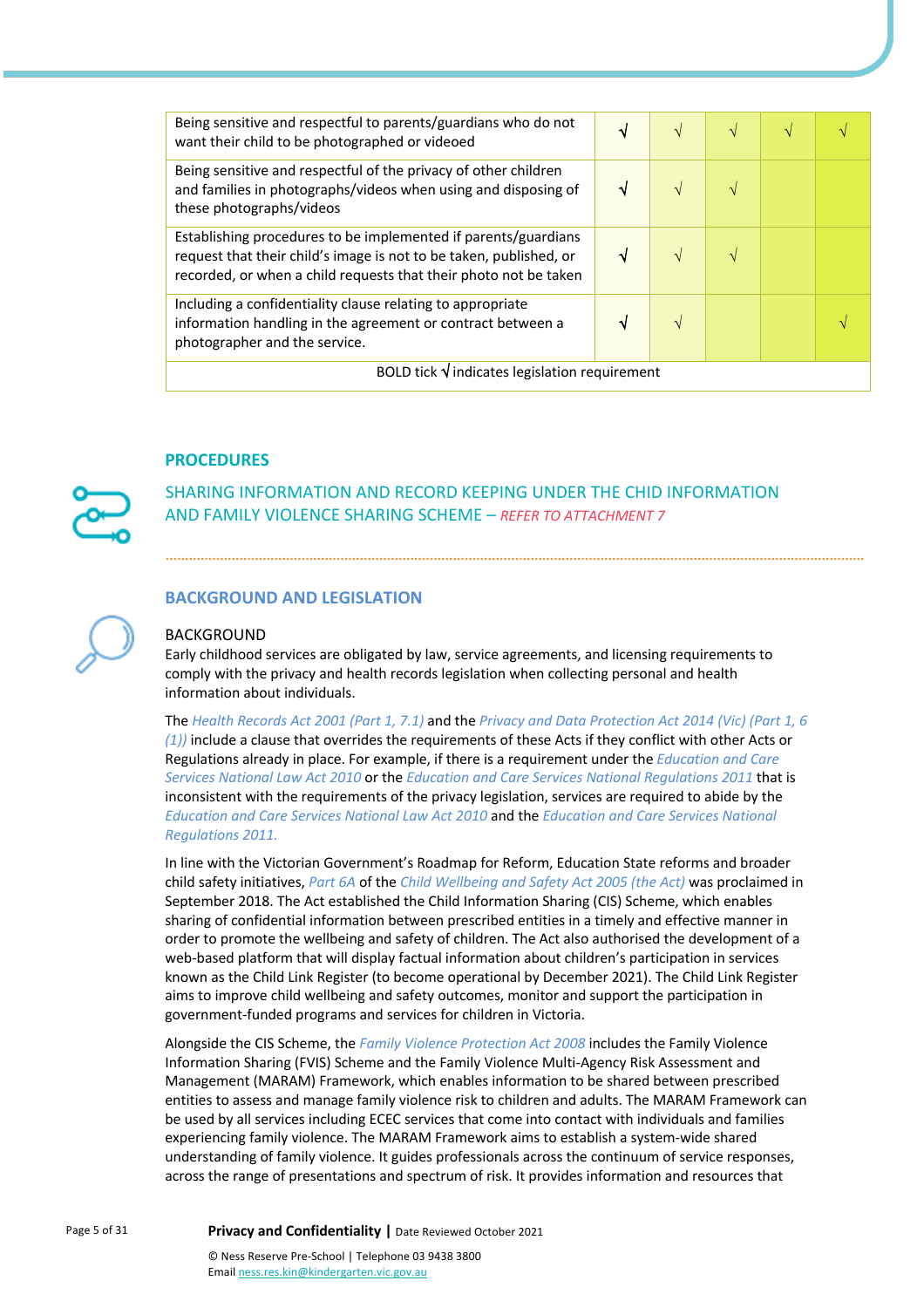professionals need to keep victim survivors safe, and to keep perpetrators in view and hold them accountable for their actions.

#### LEGISLATION AND STANDARDS

Relevant legislation and standards include but are not limited to:

- Associations Incorporation Reform Act 2012 (Vic)
- Child Wellbeing and Safety Act 2005
- Child Wellbeing and Safety (Information Sharing) Amendment Regulations 2020
- Education and Care Services National Law Act 2010
- Education and Care Services National Regulations 2011: Regulations 181, 183
- Family Violence Protection Amendment (Information Sharing) Act 2017
- Freedom of Information Act 1982 (Vic)
- Health Records Act 2001 (Vic)
- National Quality Standard, Quality Area 7: Leadership and Service Management
- Standard 7.3: Administrative systems enable the effective management of a quality service
- Privacy Act 1988 (Cth)
- Privacy Amendment (Enhancing Privacy Protection) Act 2012 (Cth)
- Privacy and Data Protection Act 2014 (Vic)
- Privacy Regulations 2013 (Cth)
- Public Records Act 1973 (Vic)

#### The most current amendments to listed legislation can be found at:

- Victorian Legislation Victorian Law Today: www.legislation.vic.gov.au
- Commonwealth Legislation Federal Register of Legislation: www.legislation.gov.au

#### **DEFINITIONS**

The terms defined in this section relate specifically to this policy. For regularly used terms e.g. Approved provider, Nominated supervisor, Notifiable complaints, Serious incidents, Duty of care, etc. refer to the Definitions file of the PolicyWorks catalogue.

**Child Information Sharing Scheme (CISS):** enables Information Sharing Entities (ISE) *(refer to Definitions)* to share confidential information about any person to promote the wellbeing and/or safety of a child or group of children. The CISS works in conjunction with existing information sharing legislative provisions. All Victorian children from birth to 18 years of age are covered. Unborn children are only captured when there has been a report to Child First or Child Protection. Consent is not required from any person when sharing under CISS. The CISS does not affect reporting obligations created under other legislation, such as mandatory reporting obligations under the *Children, Youth and Families Act 2005*.

**Child Safe Standards:** Promotes the safety of children, prevent child abuse, and ensure organisations have effective processes in place to respond to and report all allegations of child abuse.

**Confidential information:** For the purposes of this policy, the CISS and FVISS, the health information and identifiers for the *Health Records Act 2001* and the personal information for the *Privacy and Data Protection Act 2014*, including sensitive information (such as a criminal record), and unique identifiers.

**Data breach:** Unauthorised access or disclosure of personal information, or loss of personal information.

**Discloser:** In the context of the Schemes, this is defined as sharing confidential information for the purpose of promoting the wellbeing or safety of a child or group of children. In the context of family violence, this is defined as when someone tells another person about violence that they have experienced, perpetrated or witnessed.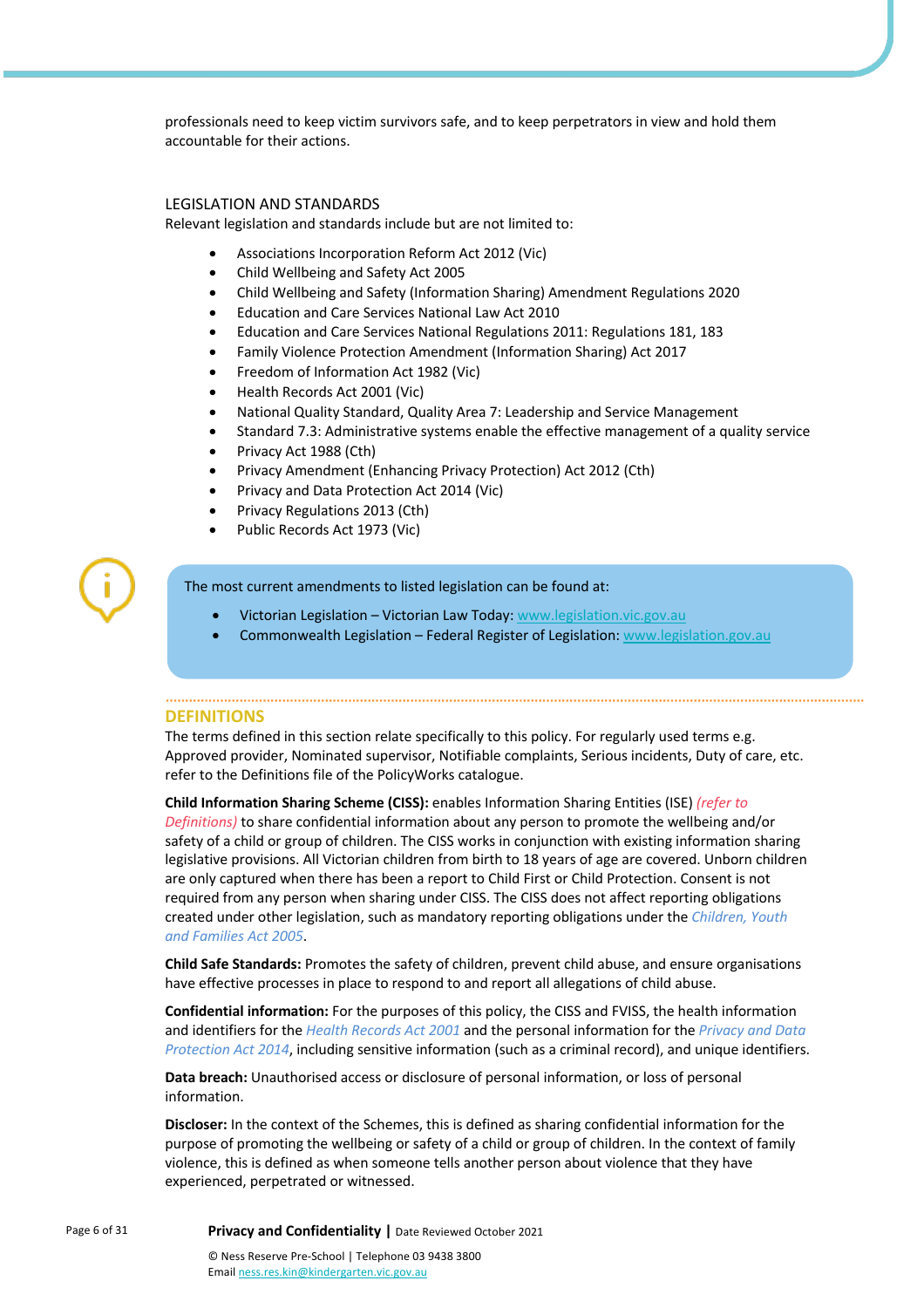**Family Violence Information Sharing Scheme (FVISS):** enables the sharing of relevant information between authorised organisations to assess or manage risk of family violence.

**Freedom of Information Act 1982:** Legislation regarding access and correction of information requests.

**Health information:** Any information or an opinion about the physical, mental, or psychological health or ability (at any time) of an individual.

**Health Records Act 2001:** State legislation that regulates the management and privacy of health information handled by public and private sector bodies in Victoria.

**Identifier/Unique identifier:** A symbol or code (usually a number) assigned by an organisation to an individual to distinctively identify that individual while reducing privacy concerns by avoiding the use of the person's name.

**Information Sharing Entities (ISE):** are authorised to share and request relevant information under the Child Information Sharing Scheme and the Family Violence Information Sharing Scheme (the Schemes) and required to respond to requests from other ISEs. All ISEs are mandated to respond to all requests for information.

**Multi-Agency Risk Assessment and Management Framework (MARAM):** Sets out the responsibilities of the organisation in identifying, assessing, and managing families and guide information sharing under both CIS and FVIS schemes wherever family violence is present.

**Notifiable Data Breaches scheme (NDB):** a Commonwealth scheme that ensures any organisation or agency covered by the *Privacy Act 1988* notifies affected individuals and the Office of the Australian Information Commissioner (OAIC) when a data breach is likely to result in serious harm to an individual whose personal information is involved.

**Personal information**: Recorded information (including images) or opinion, whether true or not, about a living individual whose identity can reasonably be ascertained.

**Privacy and Data Protection Act 2014:** State legislation that provides for responsible collection and handling of personal information in the Victorian public sector, including some organisations, such as early childhood services contracted to provide services for government. It provides remedies for interferences with the information privacy of an individual and establishes the Commissioner for Privacy and Data Protection.

**Privacy Act 1988:** Commonwealth legislation that operates alongside state or territory Acts and makes provision for the collection, holding, use, correction, disclosure, or transfer of personal information. The *Privacy Amendment (Enhancing Privacy Protection) Act 2012 (Cth)* introduced on 12 March 2014 has made extensive amendments to the *Privacy Act 1988*. Organisations with a turnover of \$3 million per annum or more must comply with these regulations.

**Privacy breach:** An act or practice that interferes with the privacy of an individual by being contrary to, or inconsistent with, one or more of the Information Privacy Principles *(refer to Attachment 2)* or the new Australian Privacy Principles *(refer to Attachment 7)* or any relevant code of practice.

**Public Records Act 1973 (Vic):** Legislation regarding the management of public sector documents.

**Risk Assessment Entity (RAE):** Under FVISS, there is also a subset of specialist ISEs known as Risk Assessment Entities that are able to receive and request information for a family violence assessment purpose. RAEs have specialised skills and authorisation to conduct family violence risk assessment, examples can include but not limited to Victorian Police, child protection, family violence service and some Orange Door services.

**Sensitive information:** Information or an opinion about an individual's racial or ethnic origin, political opinions, membership of a political association, religious beliefs or affiliations, philosophical beliefs, membership of a professional or trade association, membership of a trade union, sexual preference or practices, or criminal record. This is also considered to be personal information.

Page 7 of 31 **Privacy and Confidentiality |** Date Reviewed October 2021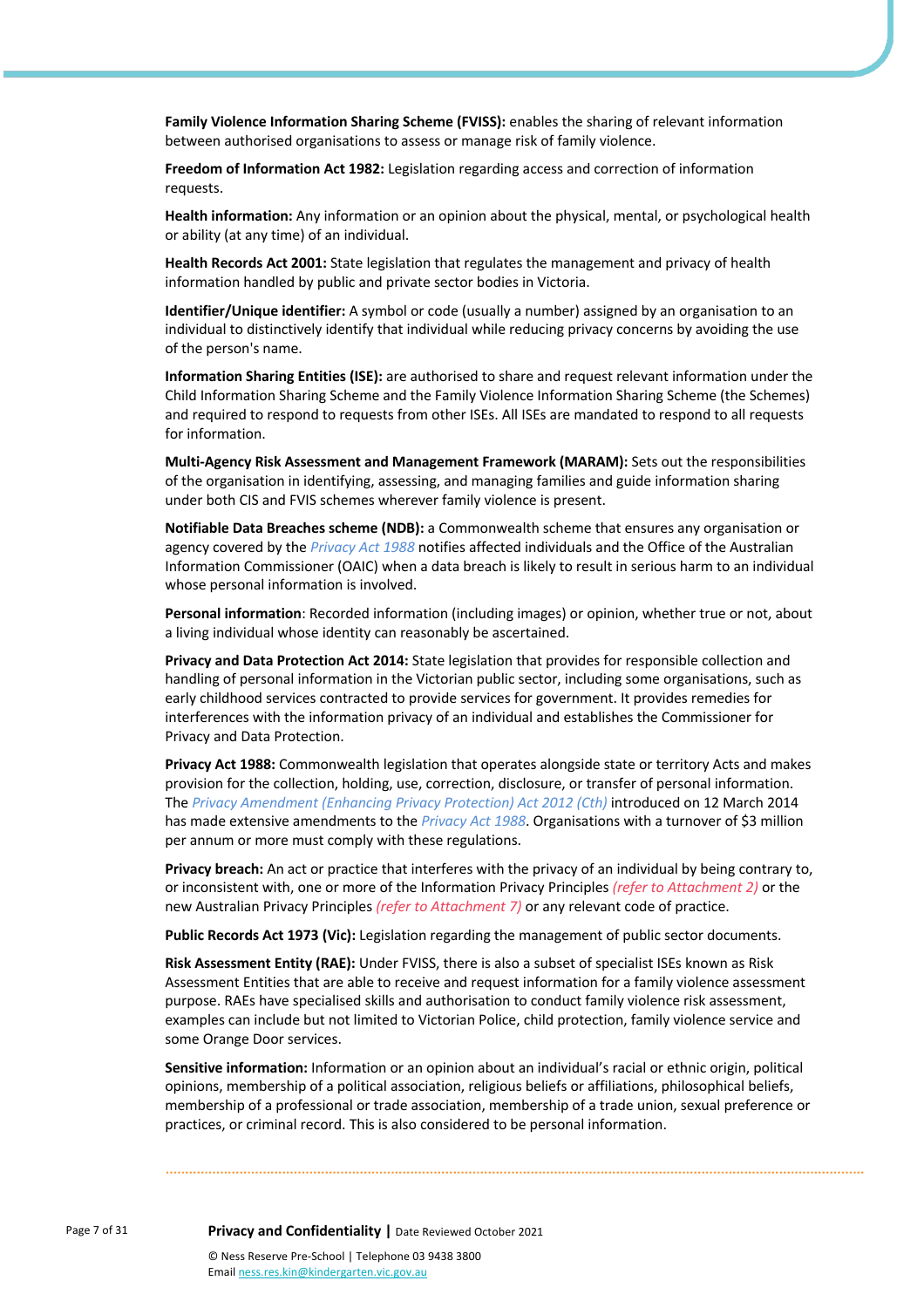

# **SOURCES AND RELATED POLICIES**

# **SOURCES**

- *Child Care Service Handbook Version 2, 2019*: www.dese.gov.au/resources-child-careproviders/resources/child-care-provider-handbook
- *Child Information Sharing Scheme Ministerial Guidelines*: www.vic.gov.au/guidestemplates-tools-for-information-sharing
- Ministerial Guidelines for the Family Violence Information Sharing Scheme: www.vic.gov.au/family-violence-information-sharing-scheme
- *Guidelines to the Information Privacy Principles*: www.oaic.gov.au/privacy/australianprivacy-principles-guidelines/
- ELAA Early Childhood Management Manual: www.elaa.org.au
- Office of the Health Complaints Commissioner: https://hcc.vic.gov.au/
- *Privacy Guide, 2020*: www.nfplaw.org.au/privacy
- *Australia Not-for-profit Law Guide (2017), Privacy Guide*: *A guide to compliance with privacy laws in Australia*:

www.nfplaw.org.au/sites/default/files/media/Privacy\_Guide\_Cth.pdf

- *Office of Australian Information Commissioner, Data breach preparation and response*: www.oaic.gov.au/privacy/guidance-and-advice/data-breach-preparation-and-response
- Office of the Victorian Information Commissioner: https://ovic.vic.gov.au
- Information Sharing and Family Violence Reforms Contextualised Guidance: www.education.vic.gov.au/childhood/professionals/health/childprotection/Pages/ecunder standing.aspx
- Information Sharing and Family Violence Reforms Toolkit: www.vic.gov.au/guidestemplates-tools-for-information-sharing
- Office of the Victorian Information Commissioner, Child information sharing scheme and privacy law in Victoria: https://ovic.vic.gov.au/wp-content/uploads/2019/01/20190109- Child-information-sharing-scheme-FAQs-1.pdf
- Family Violence Multi-Agency Risk Assessment and Management Framework: www.vic.gov.au/sites/default/files/2019-01/Family%20violence%20multiagency%20risk%20assessment%20and%20management%20framework.pdf

# RELATED POLICIES

- Child Safe Environment
- Code of Conduct
- Complaints and Grievances
- Delivery and Collection of Children
- Enrolment and Orientation
- Information, Communication and Technology
- **Staffing**
- Inclusion and Equity



# **EVALUATION**

In order to assess whether the values and purposes of the policy have been achieved, the approved provider will:

- regularly seek feedback from everyone affected by the policy regarding its effectiveness
- monitor the implementation, compliance, complaints, and incidents in relation to this policy
- keep the policy up to date with current legislation, research, policy, and best practice
- revise the policy and procedures as part of the service's policy review cycle, or as required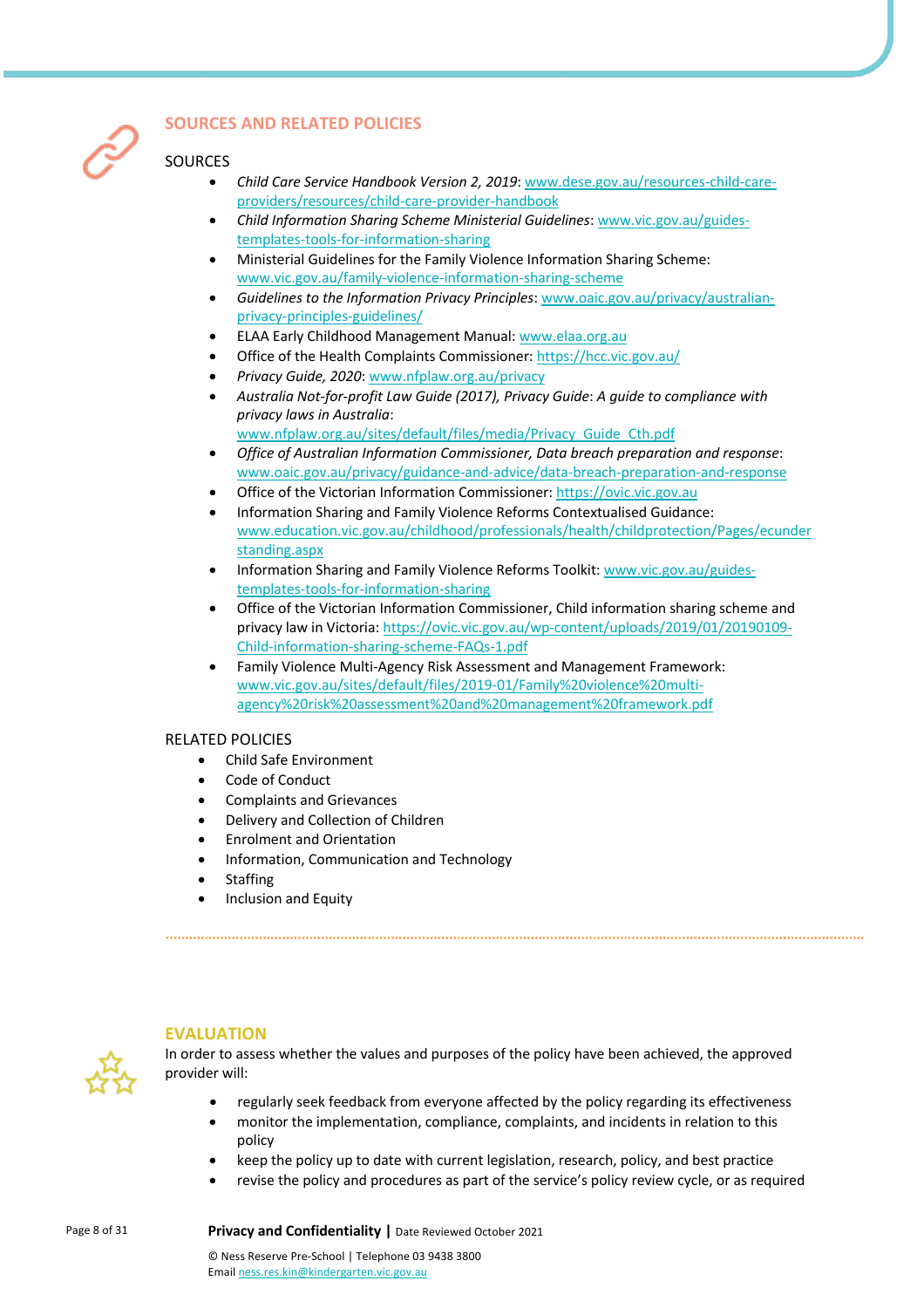• notifying all stakeholders affected by this policy at least 14 days before making any significant changes to this policy or its procedures, unless a lesser period is necessary due to risk *(Regulation 172 (2))*

#### **ATTACHMENTS**

- Attachment 1: Record keeping and privacy laws
- Attachment 2: Privacy Principles in action
- Attachment 3: Letter of acknowledgment and understanding
- Attachment 4: Privacy Statement
- Attachment 5: Permission form for photographs and videos
- Attachment 6: Special permission notice for publications/media
- Attachment 7: Sharing information and record keeping under the Chid Information and Family Violence Sharing Scheme

#### **AUTHORISATION**

This policy was adopted by the approved provider of Ness Reserve Pre-School on October 2021.

**REVIEW DATE:** October 2022

Page 9 of 31 **Privacy and Confidentiality |** Date Reviewed October 2021 © Ness Reserve Pre-School | Telephone 03 9438 3800 Email ness.res.kin@kindergarten.vic.gov.au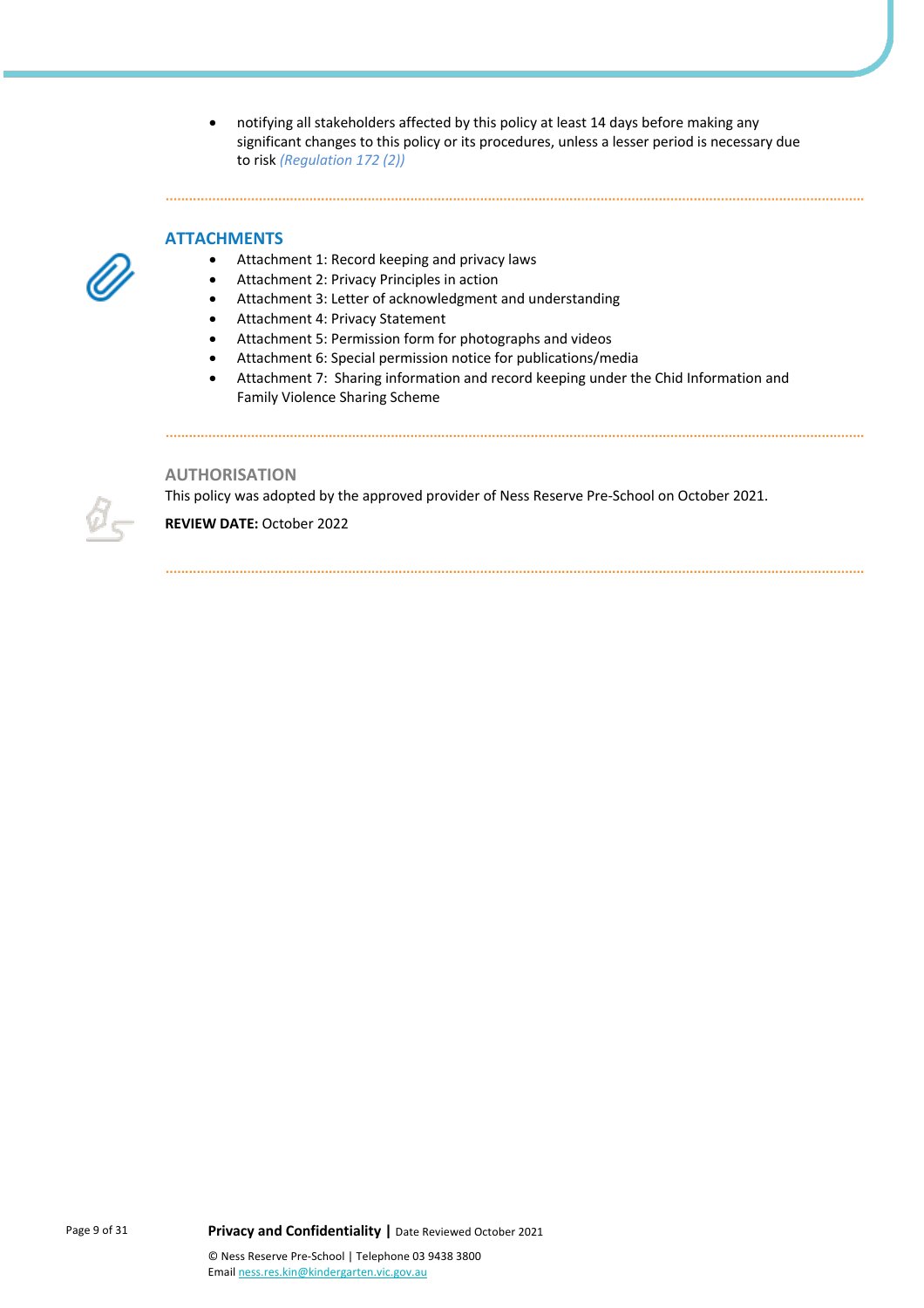# **ATTACHMENT 1. RECORD KEEPING AND PRIVACY LAWS**

Early childhood services must ensure that their processes for the collection, storage, use, disclosure and disposal of personal, sensitive and health information meet the requirements of the appropriate privacy legislation and the *Health Records Act 2001*.

The following are examples of records impacted by the privacy legislation:

- **Enrolment records:** *Regulations 160, 161 and 162* of the *Education and Care Services National Regulations 2011* detail the information that must be kept on a child's enrolment record, including personal details about the child and the child's family, parenting orders and medical conditions. This information is classified as personal, sensitive and health information *(refer to Definitions)* and must be stored securely and disposed of appropriately.
- **Attendance records**: *Regulation 158* of the *Education and Care Services National Regulations 2011* requires details of the date, child's full name, times of arrival and departure, and signature of the person delivering and collecting the child or the Nominated Supervisor/educator, to be recorded in an attendance record kept at the service. Contact details may be kept in a sealed envelope at the back of the attendance record or separate folder for evacuation/emergency purposes.
- **Medication records and incident, injury, trauma and illness records:** *Regulations 87 and 92* of the *Education and Care Services National Regulations 2011* require the Approved Provider of a service to maintain incident, injury, trauma and illness records, and medication records which contain personal and health information about the child.
- **Handling and storage of information:** Limited space can often be an issue in early childhood service environments, and both authorised employees and the Approved Provider need access to secure storage for personal and health information. Documents might be required to be stored off the service premises. Wherever confidential information is stored, it is important that it is not accessible to unauthorised staff or other persons. When confidential information is required to be taken off-site (e.g. on excursions, a list of children with medical conditions and contact numbers will be required), consideration must be given to how this is transported and stored securely.
- **Electronic records:** It is important that electronic records containing personal, sensitive or health information are stored in password protect folders or software platforms and can only be accessed by authorised personnel. Services need to incorporate risk management measures to ensure that passwords are recorded and stored in a secure folder at the service, and to limit access to the information only to other authorised persons. *(refer to the Information Technology Policy).*
- **Forms**: Enrolment forms and any other forms used to collect personal or health information should have the service's Privacy Statement *(refer to Attachment 4)* attached.
- **Collecting information for which there is no immediate use:** A service should only collect the information it needs and for which it has a specific purpose. Services should not collect information that has no immediate use, even though it may be useful in the future.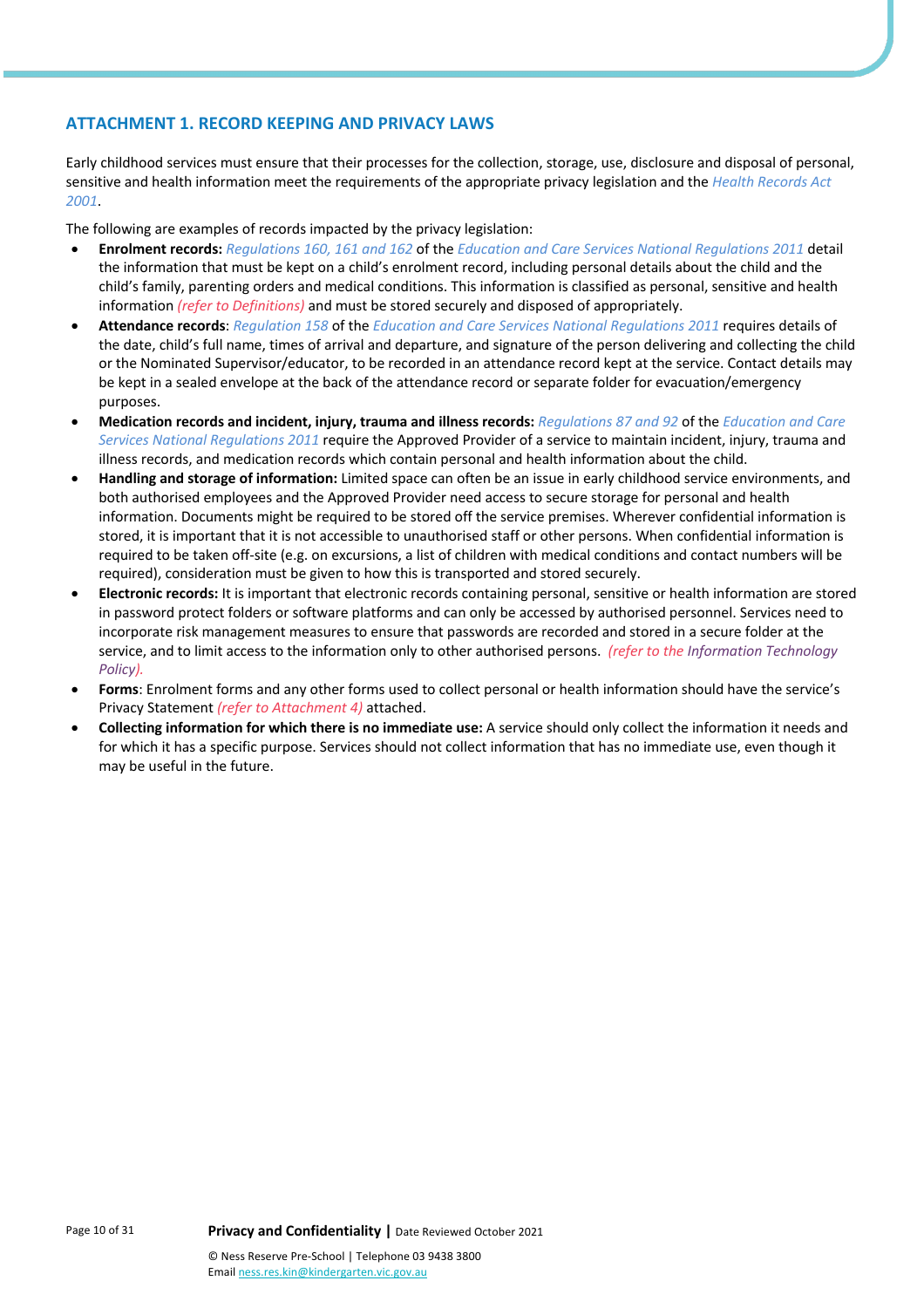# **ATTACHMENT 2. PRIVACY PRINCIPLES IN ACTION**

Your organisation may have to comply with more than one set of privacy obligations listed below. For example, an organisation that has a contract with a Victorian government agency may need to comply with the Australian Privacy Principles [AAP] *(Privacy Act, 1988)* as well as the Information Privacy Principles [IPP] *(Privacy and Data Protection Act, 2014)*, and the Health Privacy Principles [HPP] *(Health Records Act, 2001)*.

## **The Australian Privacy Principles**

The APPs are legal obligations under federal Privacy Laws. They apply to every Australian organisation and federal government agency that meets the qualifying criteria below:

- it has an annual turnover of more than \$3 million
- it provides a health service (which is broadly defined) to a person (even if the organisation's primary activity is not providing that health service)
- it trades in personal information (for example, buying or selling a mailing list)
- it is a contracted service provider under a Commonwealth contract (for example, an aged care provider or a disability services provider under a Commonwealth agreement)
- it is a credit reporting body
- it operates a residential tenancy database
- it is a reporting entity for the purposes of the Anti-Money Laundering and Counter-Terrorism Financing Act 2006 (Cth) (AML/CTF Act)
- it is an employee association registered or recognised under the Fair Work (Registered Organisations) Act 2009 (Cth)
- it is a business that conducts protection action ballots
- it is a business prescribed by the Privacy Regulation 2013
- it is related to a body corporate (for example, a subsidiary) that meets any of the above criteria (even if your not-forprofit itself does not), or
- it has opted into the Privacy Act (choosing to comply, despite not meeting any of the above criteria

#### **The Information Privacy Principles**

The IPPs are relevant for all Victorian public sector organisations, as well as some private or community sector organisations, where those organisations are carrying out functions under a State contract with a Victorian public sector organisation.

A State contract means a contract between an organisation (e.g. the Department of Education and Training) and a Contracted Service Provider [CSP] (e.g. an Approved Provider) under which services are provided by the CSP for the organisation (e.g. a funded Kindergarten Program).

#### **The Health Privacy Principles**

Victoria has specific Health Privacy Laws that provide a higher standard of protection of certain health information. Early Childhood Education and Care services collect, hold and use health information, therefore are required to follow the HPP under the Health Records Act, 2001.

#### **Principles in Action**

Organisations need to make sure their policy and procedures are consistent with all the Privacy Laws that apply to their organisation. If you're not sure, you should get legal advice.

The Child Information Sharing Scheme and Family Violence Information Sharing Scheme makes certain modifications to the Information Privacy Principles and the Health Privacy Principles to ensure that the scheme is able to operate as intended.

The table below is a reference tool that identities how all three legislations can work together and what it may look like in practice.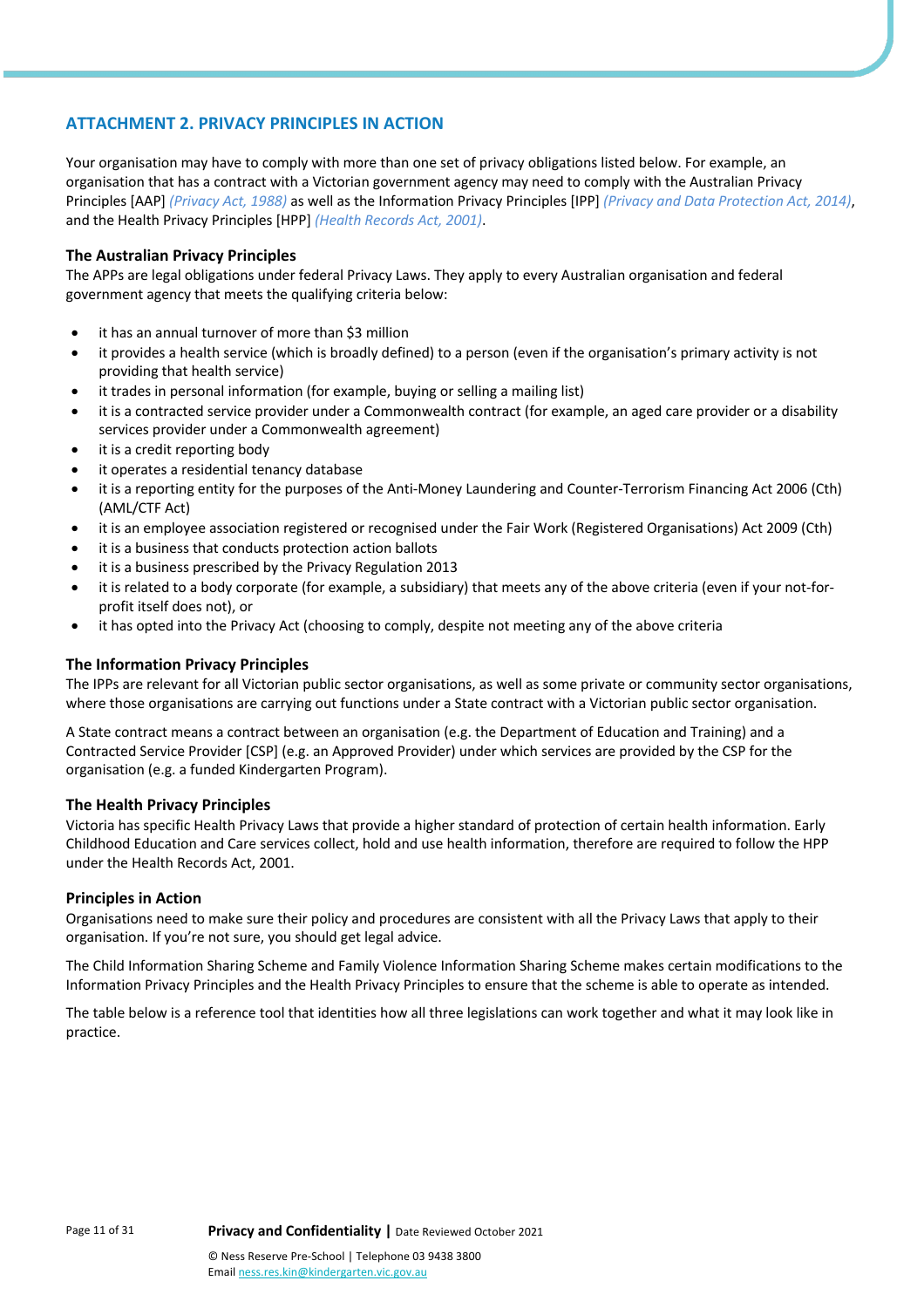| <b>Australian</b><br><b>Privacy</b><br><b>Principles</b>                                                                                 | <b>Information</b><br><b>Privacy</b><br><b>Principles</b>                 | <b>Health Privacy</b><br><b>Principles</b> | <b>Principles in action</b>                                                                                                                                                                                                                                                                                                                                                                                                                                                                                                                                                                                                                                                                                                                                                                                                                                                                                                                                                                                                                                                                                                                                                                                                                                                                                                                                                                                                                                                                                                                                                                                                                                              |
|------------------------------------------------------------------------------------------------------------------------------------------|---------------------------------------------------------------------------|--------------------------------------------|--------------------------------------------------------------------------------------------------------------------------------------------------------------------------------------------------------------------------------------------------------------------------------------------------------------------------------------------------------------------------------------------------------------------------------------------------------------------------------------------------------------------------------------------------------------------------------------------------------------------------------------------------------------------------------------------------------------------------------------------------------------------------------------------------------------------------------------------------------------------------------------------------------------------------------------------------------------------------------------------------------------------------------------------------------------------------------------------------------------------------------------------------------------------------------------------------------------------------------------------------------------------------------------------------------------------------------------------------------------------------------------------------------------------------------------------------------------------------------------------------------------------------------------------------------------------------------------------------------------------------------------------------------------------------|
| APP 1 - Open<br>and transparent<br>management of<br>personal<br>information                                                              | $IPP5$ :<br>Openness                                                      | Principle 5<br>Openness                    | Ness Reserve Pre-School has an up to date Privacy and Confidentiality policy that clearly sets out how we collect,<br>use, disclose and store personal and health information. Stakeholders have access to this policy at any time,<br>upon request.                                                                                                                                                                                                                                                                                                                                                                                                                                                                                                                                                                                                                                                                                                                                                                                                                                                                                                                                                                                                                                                                                                                                                                                                                                                                                                                                                                                                                     |
| APP <sub>2</sub><br>Anonymity and<br>pseudonymity                                                                                        | IPP 8:<br>Anonymity                                                       | Principle 8<br>Anonymity                   | Wherever it is lawful and practicable, individuals and families will have the option of not identifying themselves<br>when entering into transactions with [Service Name]. This may include surveys, suggestion boxes, QIP feedback<br>etc                                                                                                                                                                                                                                                                                                                                                                                                                                                                                                                                                                                                                                                                                                                                                                                                                                                                                                                                                                                                                                                                                                                                                                                                                                                                                                                                                                                                                               |
| <b>APP 3 Collection</b><br>of solicited<br>personal<br>information and<br>APP 4 - Dealing<br>with unsolicited<br>personal<br>information | <b>IPP 1:</b><br>Collection<br><b>IPP 10:</b><br>Sensitive<br>information | Principle 1<br>Collection                  | Ness Reserve Pre-School will only collect the personal, sensitive and health information needed, and for which<br>there is a purpose that is legitimate and related to the service's functions, activities and/or obligations.<br>Personal, sensitive and health information about children and parents/guardians either in relation to themselves<br>or a child enrolled at the service, will generally be collected via forms filled out by parents/guardians. This can<br>include but not limited to Enrolment Records, Enrolment Application Forms, Medical Management Plans, Risk<br>Minimisation Plans, Communication Plans, Attendance Records, Staff Records, Direct Debit Application Forms,<br>Visitors Logbook, etc<br>Other information may be collected from job applications, face-to-face interviews and telephone calls.<br>Individuals from whom personal information is collected will be provided with a copy of the service's Privacy<br>Statement (refer to Attachment 4).<br>When Ness Reserve Pre-School receives personal information (refer to Definitions) from a source other than<br>directly from the individual or the parents/guardians of the child concerned, the person receiving the<br>information will notify the individual or the parents/guardians of the child to whom the information relates to.<br>Ness Reserve Pre-School will advise that individual of their right to share or not share this information with the<br>source.<br>Sensitive information (refer to Definitions) will be collected only for the purpose of enabling the service to<br>provide for the education and care of the child attending the service. |
|                                                                                                                                          |                                                                           |                                            | CISS & FVISS: Information sharing entities are not obliged to collect personal or health information about an<br>individual directly from that person if they are collecting the information from another information sharing<br>entity under the scheme.                                                                                                                                                                                                                                                                                                                                                                                                                                                                                                                                                                                                                                                                                                                                                                                                                                                                                                                                                                                                                                                                                                                                                                                                                                                                                                                                                                                                                |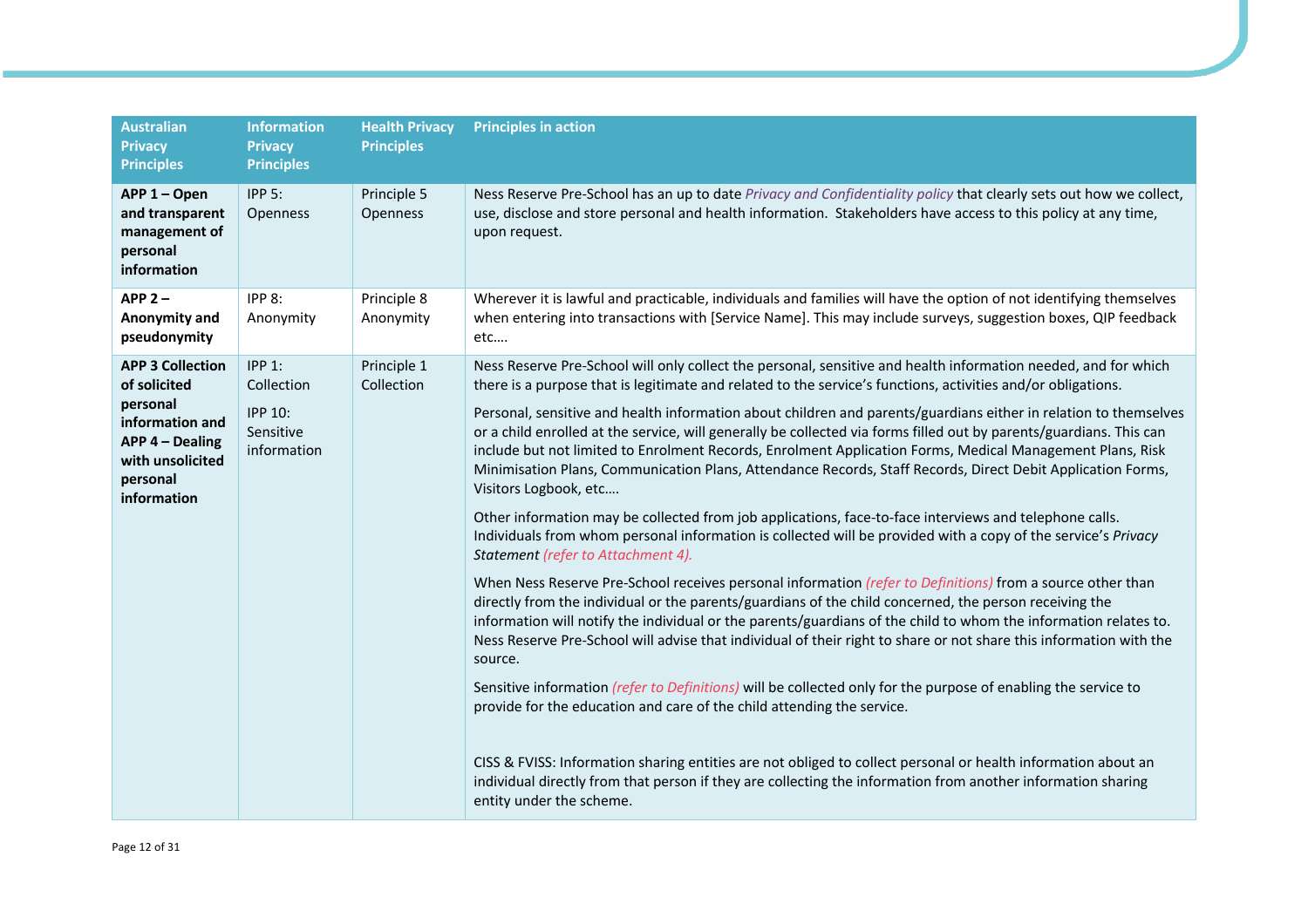|                                                                                                                                                       |                              |                                 | If an information sharing entity collects personal or health information about a person from another information<br>sharing entity under the scheme, it will not be obliged to take reasonable steps to notify that person that their<br>information has been collected if doing so would be contrary to the promotion of the wellbeing or safety of a<br>child.<br>Information sharing entities will not be obliged to obtain consent from any person before collecting information<br>under the scheme, including 'sensitive information' if they are sharing in accordance with the scheme.                                                                                                                                                                                                                                                                                                                                                                                                                                                                              |
|-------------------------------------------------------------------------------------------------------------------------------------------------------|------------------------------|---------------------------------|-----------------------------------------------------------------------------------------------------------------------------------------------------------------------------------------------------------------------------------------------------------------------------------------------------------------------------------------------------------------------------------------------------------------------------------------------------------------------------------------------------------------------------------------------------------------------------------------------------------------------------------------------------------------------------------------------------------------------------------------------------------------------------------------------------------------------------------------------------------------------------------------------------------------------------------------------------------------------------------------------------------------------------------------------------------------------------|
| $APP 5 -$<br><b>Notification of</b><br>the collection of<br>personal<br>information and<br>APP 6 – Use or<br>disclosure of<br>personal<br>information | IPP 2: Use and<br>disclosure | Principle 2 Use<br>and Disclose | Upon enrolment, commencement of employment, or any other time personal, sensitive or health information is<br>collected, Ness Reserve Pre-School will take reasonable steps to ensure individuals or families understand why<br>this information is being collected, used, disclosed and stored. Individuals or families will be informed of the<br>following:<br>Ness Reserve Pre-School contact details<br>the facts and circumstances of why personal, sensitive and health information is being collected<br>what information is required by authorised law<br>the purposes of collection<br>the consequences if personal information is not collected<br>Ness Reserve Pre-School usual disclosures of personal information; if applicable<br>information about the Ness Reserve Pre-School Privacy and Confidentiality Policy<br>The following table identifies the personal, sensitive and health information that will be collected by Ness<br>Reserve Pre-School, the primary purpose for its collection and some examples of how this information will be<br>used. |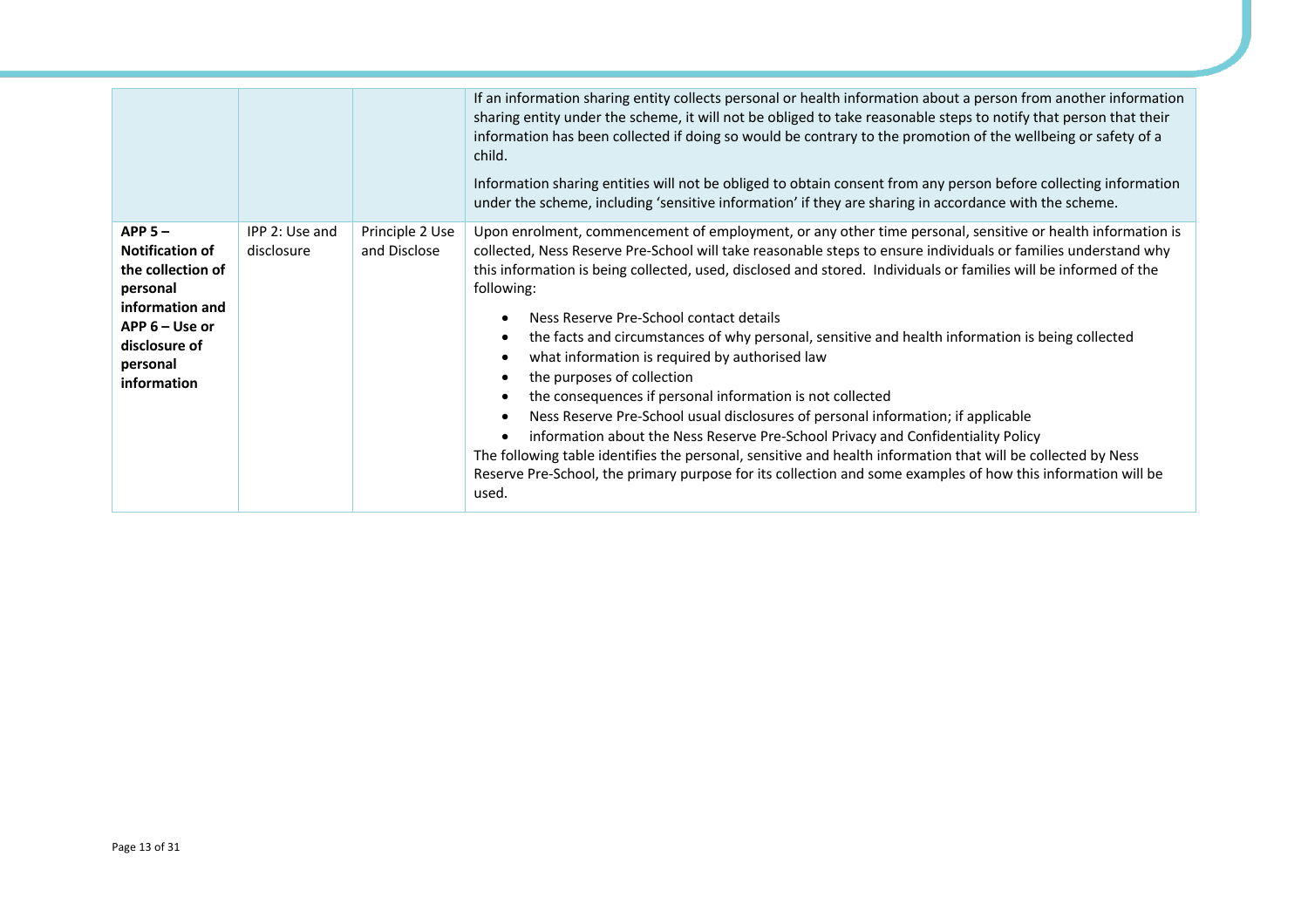| Personal, sensitive and<br>health information<br>collected in relation to:                                                                            | Primary purpose of collection:                                                                                                                                                                      | Examples of how the service will use<br>personal and health, (including sensitive)<br>information include:                                                                                                                                                                                                                                                                                                                                                                                                                                                                                                                 |
|-------------------------------------------------------------------------------------------------------------------------------------------------------|-----------------------------------------------------------------------------------------------------------------------------------------------------------------------------------------------------|----------------------------------------------------------------------------------------------------------------------------------------------------------------------------------------------------------------------------------------------------------------------------------------------------------------------------------------------------------------------------------------------------------------------------------------------------------------------------------------------------------------------------------------------------------------------------------------------------------------------------|
| Children and<br>parents/guardians                                                                                                                     | To enable the service to<br>$\bullet$<br>provide for the education<br>and care of the child<br>attending the service<br>To promote the service<br>$\bullet$<br>(refer to Attachments 5<br>and $6)$  | Day-to-day administration and<br>delivery of service<br>Provision of a place for their child<br>$\bullet$<br>in the service<br>Duty rosters<br>$\bullet$<br>Looking after children's<br>$\bullet$<br>educational, care and safety<br>needs<br>For correspondence with<br>parents/guardians relating to<br>their child's attendance<br>To satisfy the service's legal<br>$\bullet$<br>obligations and to allow it to<br>discharge its duty of care<br>Visual displays in the service<br>$\bullet$<br><b>Newsletters</b><br>$\bullet$<br>Promoting the service through<br>external media, including the<br>service's website |
| The Approved Provider if<br>an individual, or<br>members of the<br>Committee of<br>Management/Board if<br>the Approved Provider is<br>an organisation | For the management of<br>the service                                                                                                                                                                | For communication with, and<br>between, the Approved Provider,<br>other Committee/Board<br>members, employees and<br>members of the association<br>To satisfy the service's legal<br>$\bullet$<br>obligations                                                                                                                                                                                                                                                                                                                                                                                                              |
| Job applicants,<br>employees, contractors,<br>volunteers and students                                                                                 | To assess and (if<br>necessary) to engage the<br>applicant, employees,<br>contractor, volunteers or<br>students, as the case may<br>be<br>To administer the<br>employment, contract or<br>placement | Administering the individual's<br>employment, contract or<br>placement, as the case may be<br>Ensuring the health and safety of<br>the individual<br>Insurance                                                                                                                                                                                                                                                                                                                                                                                                                                                             |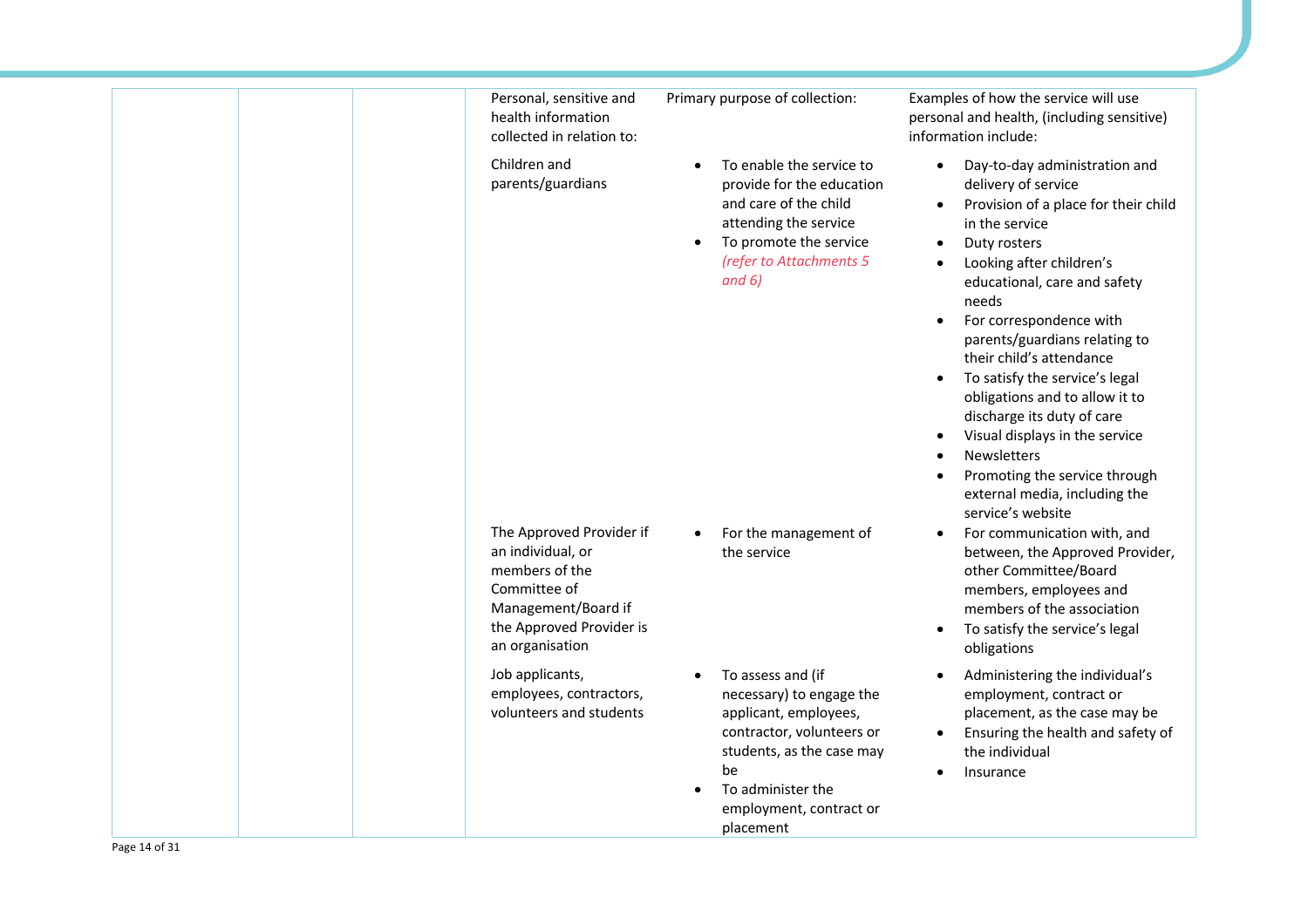|                                                                                        |                                    |                                          | Promoting the service through<br>$\bullet$<br>external media, including the<br>service's website<br>The service may disclose some personal and/or health information held about an individual to:<br>government departments or agencies, as part of its legal and funding obligations<br>$\bullet$<br>local government authorities, in relation to enrolment details for planning purposes<br>organisations providing services related to staff entitlements and employment<br>$\bullet$<br>insurance providers, in relation to specific claims or for obtaining cover<br>law enforcement agencies<br>$\bullet$<br>health organisations and/or families in circumstances where the person requires urgent medical<br>$\bullet$<br>assistance and is incapable of giving permission<br>anyone to whom the individual authorises the service to disclose information.<br>$\bullet$<br>Sensitive information (refer to Definitions) will be used and disclosed only for the purpose for which it was<br>collected, unless the individual agrees otherwise, or where the use or disclosure of this sensitive information is<br>allowed by law. |
|----------------------------------------------------------------------------------------|------------------------------------|------------------------------------------|--------------------------------------------------------------------------------------------------------------------------------------------------------------------------------------------------------------------------------------------------------------------------------------------------------------------------------------------------------------------------------------------------------------------------------------------------------------------------------------------------------------------------------------------------------------------------------------------------------------------------------------------------------------------------------------------------------------------------------------------------------------------------------------------------------------------------------------------------------------------------------------------------------------------------------------------------------------------------------------------------------------------------------------------------------------------------------------------------------------------------------------------|
| <b>APP 7 - Direct</b><br>marketing                                                     | N/A                                | N/A                                      | A service must not use or disclose personal information it holds for the purpose of direct marketing.<br>Direct marketing involves the use or disclosure of personal information to communicate directly with an<br>individual to promote goods and services.                                                                                                                                                                                                                                                                                                                                                                                                                                                                                                                                                                                                                                                                                                                                                                                                                                                                              |
| APP 8 - Cross-<br>broader<br>disclosure of<br>personal<br>information                  | IPP9:<br>Transborder<br>data flows | Principle 9<br>Transborder<br>Data Flows | Ness Reserve Pre-School will only transfer personal of health information outside Victoria in certain<br>circumstances, for example, if the individual consents, or if the recipient of the personal information is subject to<br>a law or binding scheme.                                                                                                                                                                                                                                                                                                                                                                                                                                                                                                                                                                                                                                                                                                                                                                                                                                                                                 |
| $APP 9 -$<br>Adoption, use or<br>disclosure of<br>government<br>related<br>identifiers | IPP 7: Unique<br>identifiers       | Principle 7<br>Identifiers               | Ness Reserve Pre-School will not adopt, use or disclose a government related identifier unless an exception<br>applies.<br>The service will collect information on the following identifiers (refer to Definitions) including but not limited to:<br>information required to access the Kindergarten Fee Subsidy for eligible families (refer to Fees Policy)<br>$\bullet$<br>tax file number for all employees, to assist with the deduction and forwarding of tax to the Australian<br>$\bullet$<br>Tax Office - failure to provide this would result in maximum tax being deducted<br>Medicare number: for medical emergencies<br>$\bullet$                                                                                                                                                                                                                                                                                                                                                                                                                                                                                             |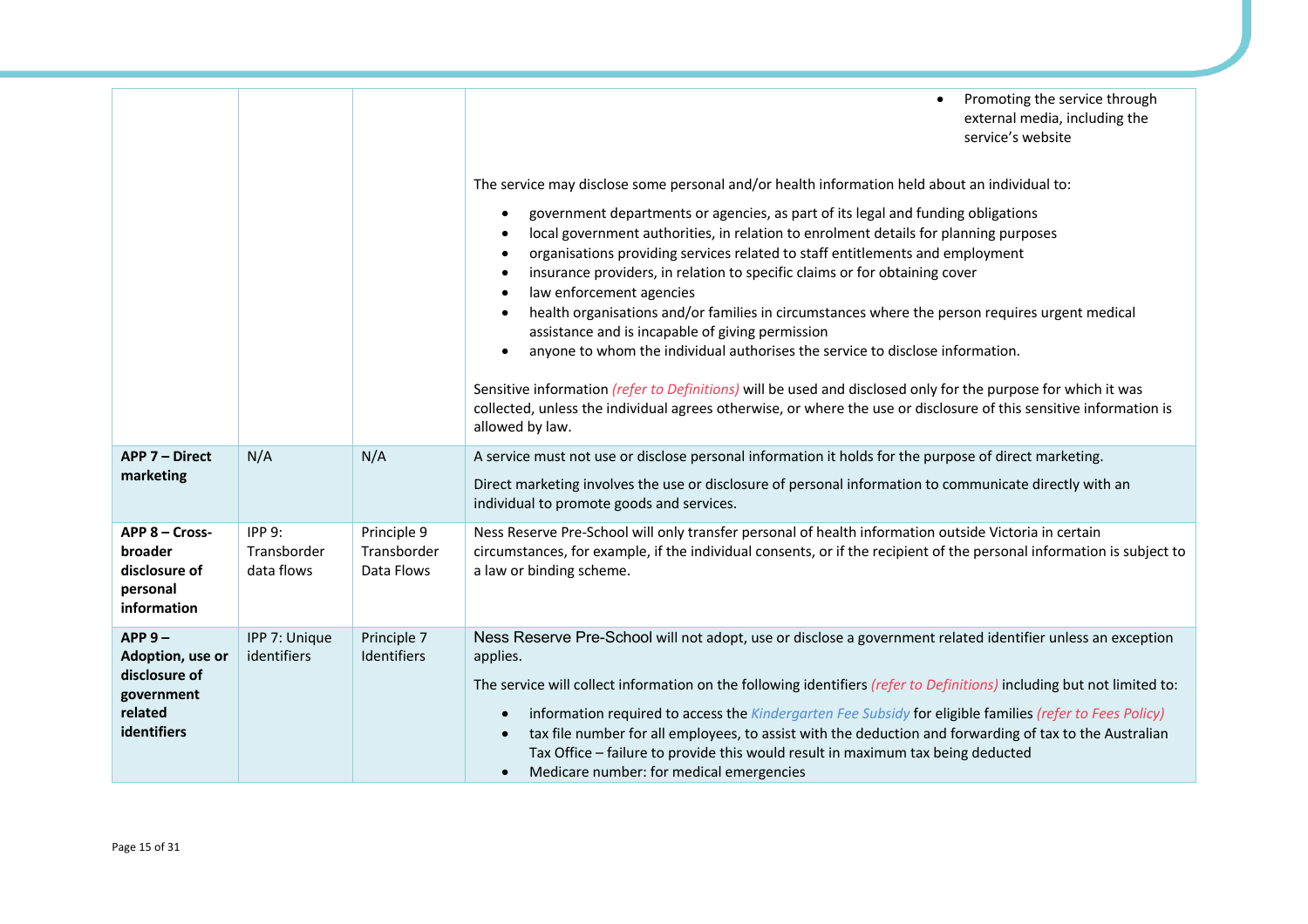|                                                              |                                  |                                                       | For childcare services only: Customer Reference Number (CRN) for children attending childcare services<br>to enable the family to access the Commonwealth Government's Child Care Subsidy (CCS) - failure to<br>provide this would result in parents/guardians not obtaining the benefit.                                                                                                                                                                                                                                                                                                                                                                                                                                                                                                                                                                                                                                                                                                                                                                                                                                                                                                                                                                                                                                                                                                                                                                                                                                                                                                                                                                                                                                                                                                                                                                                                                                                                                                                                                                                          |
|--------------------------------------------------------------|----------------------------------|-------------------------------------------------------|------------------------------------------------------------------------------------------------------------------------------------------------------------------------------------------------------------------------------------------------------------------------------------------------------------------------------------------------------------------------------------------------------------------------------------------------------------------------------------------------------------------------------------------------------------------------------------------------------------------------------------------------------------------------------------------------------------------------------------------------------------------------------------------------------------------------------------------------------------------------------------------------------------------------------------------------------------------------------------------------------------------------------------------------------------------------------------------------------------------------------------------------------------------------------------------------------------------------------------------------------------------------------------------------------------------------------------------------------------------------------------------------------------------------------------------------------------------------------------------------------------------------------------------------------------------------------------------------------------------------------------------------------------------------------------------------------------------------------------------------------------------------------------------------------------------------------------------------------------------------------------------------------------------------------------------------------------------------------------------------------------------------------------------------------------------------------------|
| APP 10 - Quality<br>of personal<br>information               | IPP 3 - Data<br>quality          | Principle 3<br>Data quality                           | Ness Reserve Pre-School will take reasonable steps to ensure that the personal and health information it collects<br>is accurate, up-to-date and complete, as outlined in this Privacy and Confidentiality policy. Ness Reserve Pre-<br>School will ensure any updated or new personal and/or health information is promptly added to relevant<br>existing records and will send timely reminders to individuals or families to update their personal and/or health<br>information to ensure records are up to date at all times. This can include but not limited to emergency contact<br>details, authorised nominees, medical management plans, banking details, working with children checks, VIT<br>registration etc                                                                                                                                                                                                                                                                                                                                                                                                                                                                                                                                                                                                                                                                                                                                                                                                                                                                                                                                                                                                                                                                                                                                                                                                                                                                                                                                                          |
| APP 11-<br>Security of<br>personal<br>information            | IPP 4 - Data<br>security         | Principle 4<br>Data Security<br>and Data<br>Retention | Ness Reserve Pre-School takes active measures to ensure the security of personal, sensitive and health<br>information it holds, and takes reasonable steps to protect the stored information from misuse, interference and<br>loss, as well as unauthorised access, modification or disclosure (refer to Privacy and Confidently policy). Ness<br>Reserve Pre-School will also take reasonable steps to destroy personal and health information and ensure it is<br>de-identified if it no longer needs the information for any purpose as described in Regulations 177, 183, 184. In<br>disposing of personal, sensitive and/or health information, those with authorised access to the information will<br>ensure that it is either shredded or destroyed in such a way that the information is no longer accessible.<br>Ness Reserve Pre-School will ensure that, in relation to personal, sensitive and health information:<br>access will be limited to authorised staff, the Approved Provider or other individuals who require this<br>$\bullet$<br>information in order to fulfil their responsibilities and duties<br>information will not be left in areas that allow unauthorised access to that information<br>all materials will be physically stored in a secure cabinet or area<br>computerised records containing personal or health information will be stored safely and secured with<br>$\bullet$<br>a password for access<br>there is security in transmission of the information via email, telephone, mobile phone/text messages,<br>as detailed below:<br>emails will only be sent to a person authorised to receive the information<br>$\circ$<br>faxes will only be sent to a secure fax, which does not allow unauthorised access<br>$\circ$<br>telephone - limited and necessary personal information will be provided over the telephone to<br>$\circ$<br>persons authorised to receive that information<br>transfer of information interstate and overseas will only occur with the permission of the person<br>concerned or their parents/guardians. |
| APP 12 - Access<br>to personal<br>information and<br>APP 13- | IPP 6 - Access<br>and correction | Principle 6<br>Access and<br>Correction               | Individuals or families have the right to seek access to their own personal information and to make corrections<br>to it if necessary. Upon request [Service Name] will give an individual or families access to their personal or                                                                                                                                                                                                                                                                                                                                                                                                                                                                                                                                                                                                                                                                                                                                                                                                                                                                                                                                                                                                                                                                                                                                                                                                                                                                                                                                                                                                                                                                                                                                                                                                                                                                                                                                                                                                                                                 |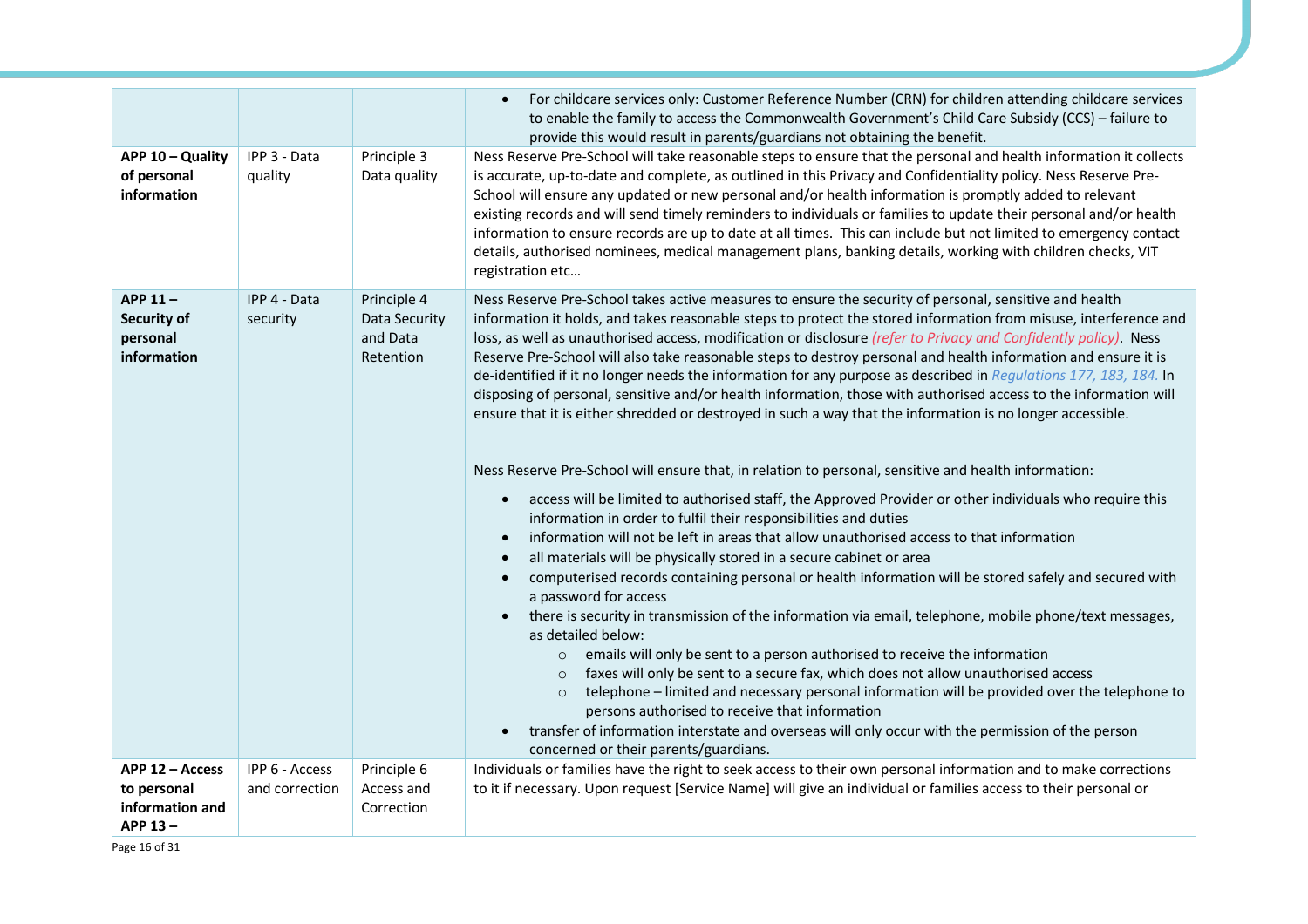| <b>Correction of</b><br>personal<br>information |     |                                                                | health information it holds are part of service operations in a timely manner. [Service Name] must be satisfied<br>through identification verification, that a request for personal or health information is granted.<br>Process for considering access requests<br>A person may seek access, to view or update their personal or health information:<br>if it relates to their child, by contacting the Nominated Supervisor<br>$\bullet$<br>for all other requests, by contacting the Approved Provider/secretary.<br>$\bullet$<br>Personal information may be accessed in the following way:<br>view and inspect the information<br>take notes<br>obtain a copy (scanned or photographed).<br>Individuals requiring access to, or updating of, personal information should nominate the type of access required<br>and specify, if possible, what information is required. The Approved Provider will endeavour to respond to this<br>request within 45 days of receiving the request.<br>The Approved Provider and employees will provide access in line with the privacy legislation. If the requested<br>information cannot be provided, the reasons for denying access will be given in writing to the person requesting<br>the information.<br>In accordance with the legislation, the service reserves the right to charge for information provided in order to<br>cover the costs involved in providing that information.<br>The privacy legislation also provides an individual about whom information is held by the service, the right to<br>request the correction of information that is held. The service will respond to the request within 45 days of<br>receiving the request for correction. If the individual is able to establish to the service's satisfaction that the<br>information held is incorrect, the service will endeavour to correct the information.<br>There are some exceptions set out in the Privacy and Data Protection Act 2014, where access may be denied in |
|-------------------------------------------------|-----|----------------------------------------------------------------|---------------------------------------------------------------------------------------------------------------------------------------------------------------------------------------------------------------------------------------------------------------------------------------------------------------------------------------------------------------------------------------------------------------------------------------------------------------------------------------------------------------------------------------------------------------------------------------------------------------------------------------------------------------------------------------------------------------------------------------------------------------------------------------------------------------------------------------------------------------------------------------------------------------------------------------------------------------------------------------------------------------------------------------------------------------------------------------------------------------------------------------------------------------------------------------------------------------------------------------------------------------------------------------------------------------------------------------------------------------------------------------------------------------------------------------------------------------------------------------------------------------------------------------------------------------------------------------------------------------------------------------------------------------------------------------------------------------------------------------------------------------------------------------------------------------------------------------------------------------------------------------------------------------------------------------------------------------------------------------------------------|
|                                                 |     |                                                                | part or in total. Examples of some exemptions are where:<br>the request is frivolous or vexatious<br>$\bullet$<br>providing access would have an unreasonable impact on the privacy of other individuals<br>providing access would pose a serious threat to the life or health of any person<br>the service is involved in the detection, investigation or remedying of serious improper conduct and<br>providing access would prejudice that.                                                                                                                                                                                                                                                                                                                                                                                                                                                                                                                                                                                                                                                                                                                                                                                                                                                                                                                                                                                                                                                                                                                                                                                                                                                                                                                                                                                                                                                                                                                                                          |
| N/A                                             | N/A | Principle 10<br>Transfer or<br>closure of the<br>practice of a | N/A                                                                                                                                                                                                                                                                                                                                                                                                                                                                                                                                                                                                                                                                                                                                                                                                                                                                                                                                                                                                                                                                                                                                                                                                                                                                                                                                                                                                                                                                                                                                                                                                                                                                                                                                                                                                                                                                                                                                                                                                     |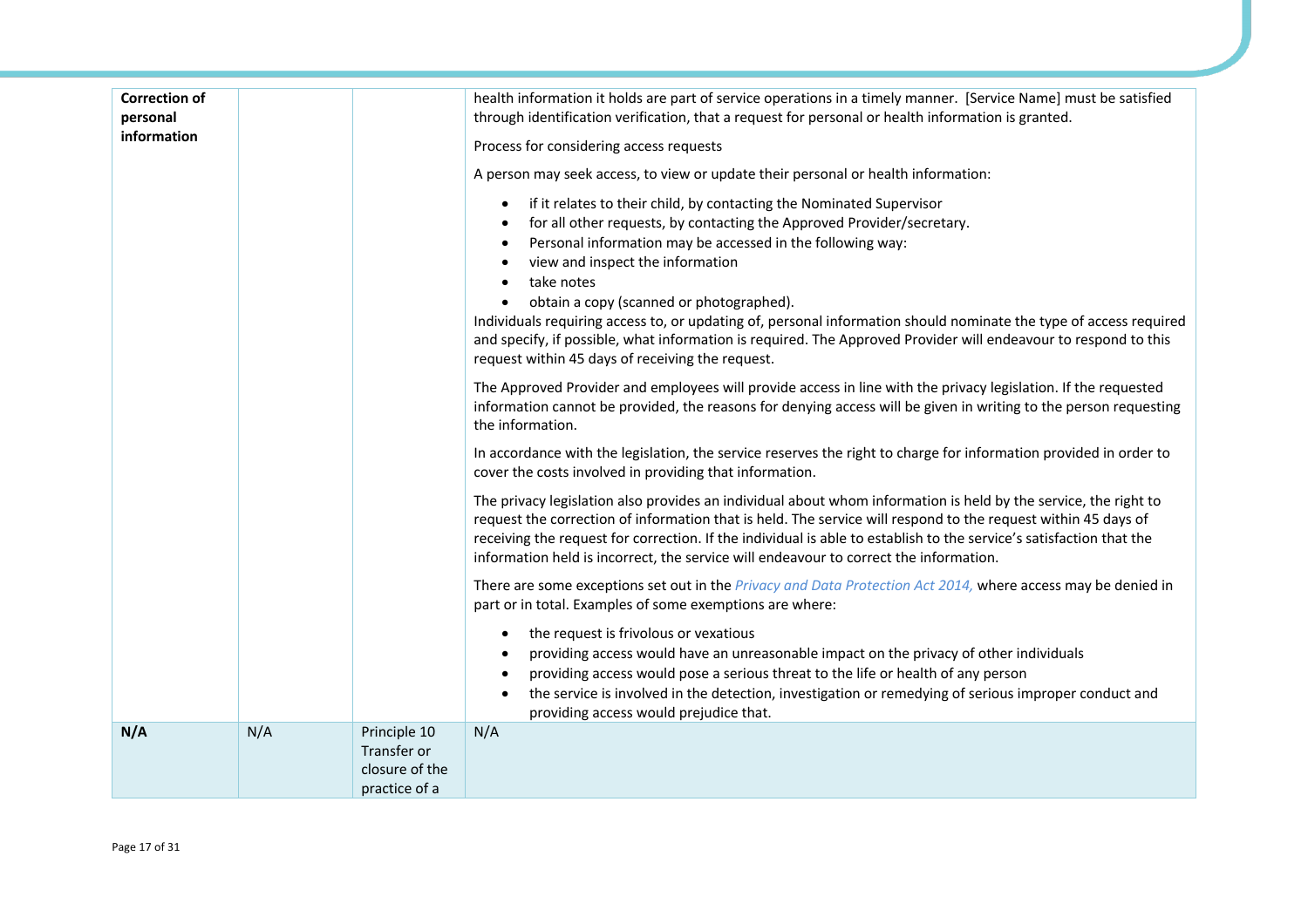|     |     | health service<br>provider                                                                     |     |
|-----|-----|------------------------------------------------------------------------------------------------|-----|
| N/A | N/A | Principle 11<br>Making<br>information<br>available to<br>another health<br>service<br>provider | N/A |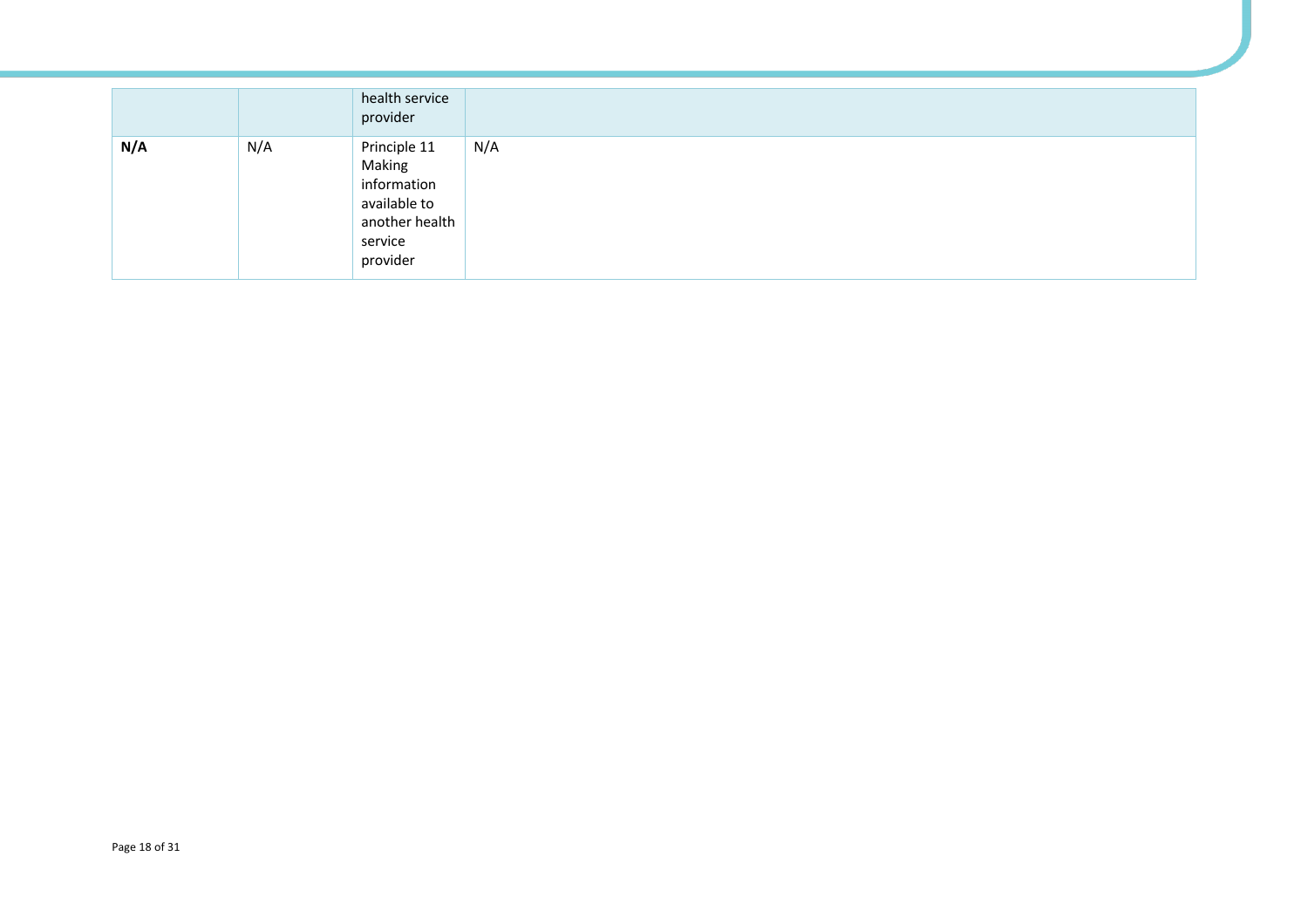# **ATTACHMENT 3. LETTER OF ACKNOWLEDGEMENT AND UNDERSTANDING FOR EMPOYEES**

#### [Place on service letterhead]

#### Dear**[Insert Name]**,

Re*: Privacy and Confidentiality Policy*

Please find attached the [Service Name] *Privacy and Confidentiality Policy*, which outlines how the service will meet the requirements of the *Victorian Health Records Act 2001* and the *Privacy and Data Protection Act 2014 (Vic)* (or where applicable, the *Privacy Act 1988 (Cth)*), The Child Information Sharing Scheme under Part 6A of the *Child Wellbeing and Safety Act 2005* and the Family Violence Information Sharing Scheme under Part 5A of the *Family Violence Protection Act 2008* in relation to both personal, sensitive and health information.

Employees have an important role in assisting the service to comply with the requirements of the privacy legislation by ensuring they understand and implement the [Service Name] *Privacy and Confidentiality Policy*. Employees need to ensure they are aware of their responsibilities in relation to the collection, storage, use, disclosure, disposal of personal and health information and the requirements for the handling of personal and health information, as set out in this policy. Therefore, all employees are required to read this policy and complete the attached acknowledgement form*.* 

Please return the completed form below by [Date].

Yours sincerely,

#### **[insert staff member name]**

#### **[insert staff member role]**

(on behalf of the Approved Provider)

Please note: this form will be kept with your individual staff record.

#### **[Service Name]**

Acknowledgement of reading the *Privacy and Confidentiality Policy*

, have received and read the

service's *Privacy and Confidentiality Policy* and understand my responsibilities in relation to the collection, storage, use, disclosure, disposal of personal and health information and the requirements for the handling of personal and health information, as set out in this policy.

\_\_\_\_\_\_\_\_\_\_\_\_\_\_\_\_\_\_\_\_\_\_\_\_\_\_\_\_\_\_\_\_\_\_\_\_\_\_\_\_\_\_\_\_\_\_\_\_\_\_\_\_\_\_\_\_\_\_\_\_\_\_\_\_\_\_\_\_\_\_\_\_\_\_\_\_\_\_\_\_\_

Signature:

Date: \_\_\_\_\_\_\_\_\_\_\_\_\_\_\_\_\_\_\_\_\_\_\_\_\_\_\_\_\_\_\_\_\_\_\_\_\_\_\_\_\_\_\_\_\_\_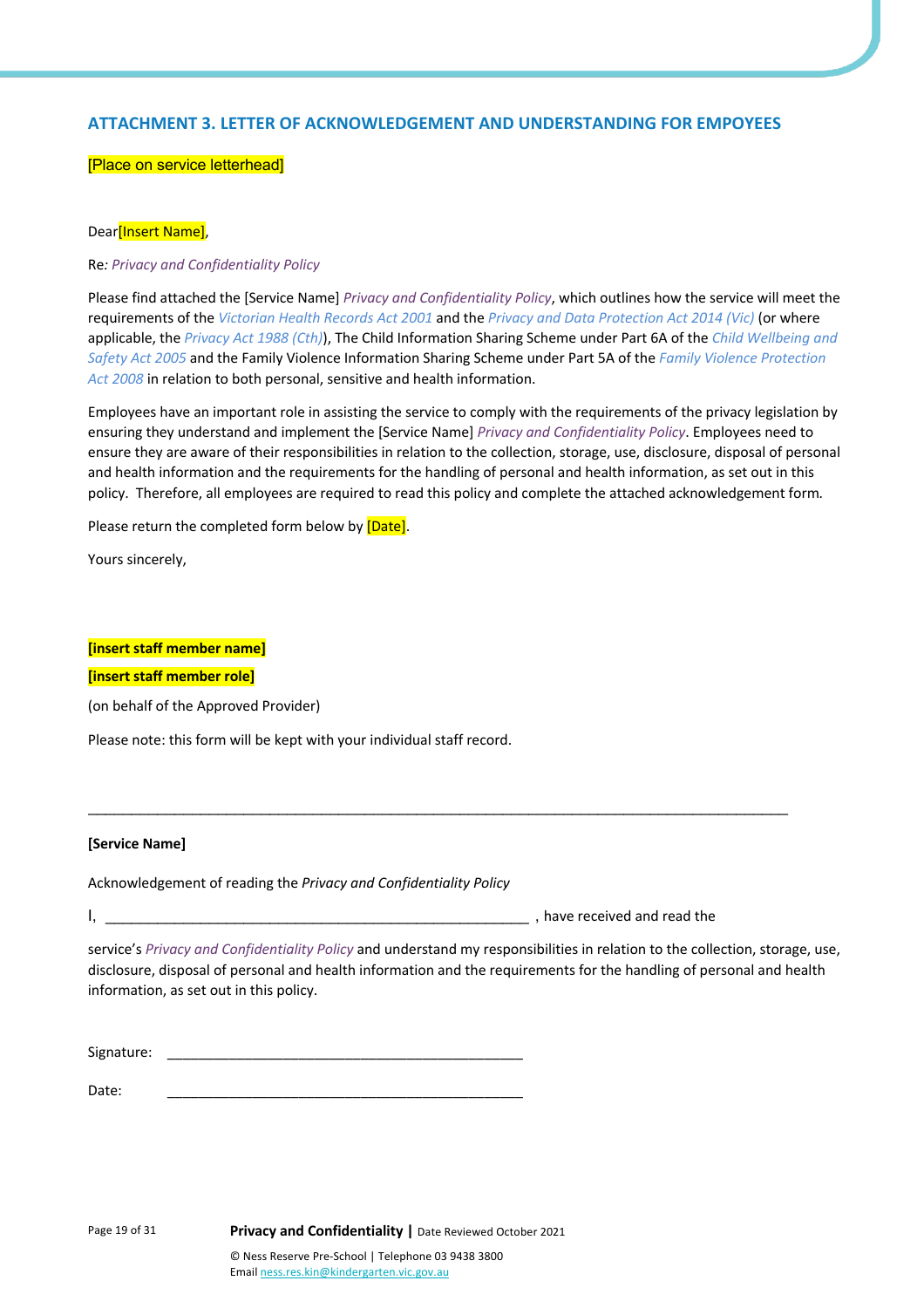# **ATTACHMENT 4. PRIVACY STATEMENT**

#### [Place on service letterhead]

We believe your privacy is important.

[Service Name] has developed a *Privacy and Confidentiality Policy* that illustrates how we collect, use, disclose, manage and transfer personal information, including health information. This policy is available on request.

To ensure ongoing funding and licensing, our service is required to comply with the requirements of privacy legislation in relation to the collection and use of personal information. If we need to collect health information, our procedures are subject to the *Health Records Act 2001*.

The Child Information and Family Violence Information Sharing Scheme allows Early Childhood Services to freely request and share relevant information with Information Sharing Entities to support a child or group of children's wellbeing and safety when the threshold test has been met.

#### **Purpose for which information is collected**

The reasons for which we generally collect personal information are given in the table below.

| Personal information and health<br>information collected in relation to:                                                                     | Primary purpose for which information will be used:                                                                                                                                         |  |
|----------------------------------------------------------------------------------------------------------------------------------------------|---------------------------------------------------------------------------------------------------------------------------------------------------------------------------------------------|--|
| Children and parents/guardians                                                                                                               | To enable us to provide for the education and care of the<br>child attending the service<br>To manage and administer the service as required                                                |  |
| The Approved Provider if an individual, or<br>members of the Committee of<br>Management/Board if the Approved Provider<br>is an organisation | For the management of the service<br>To comply with relevant legislation requirements                                                                                                       |  |
| Job applicants, employees, contractors,<br>volunteers and students                                                                           | To assess and (if necessary) to engage employees,<br>contractors, volunteers or students<br>To administer the individual's employment, contracts or<br>placement of students and volunteers |  |

*Please note that under relevant privacy legislation, other uses and disclosures of personal information may be permitted, as set out in that legislation.*

#### **Disclosure of personal information, including sensitive and health information**

Some personal information, including health information, held about an individual may be disclosed to:

- government departments or agencies, as part of our legal and funding obligations
- local government authorities, for planning purposes
- organisations providing services related to employee entitlements and employment
- insurance providers, in relation to specific claims or for obtaining cover
- law enforcement agencies
- health organisations and/or families in circumstances where the person requires urgent medical assistance and is incapable of giving permission
- anyone to whom the individual authorises us to disclose information.
- information sharing entities to support a child and a group of children's wellbeing and safety.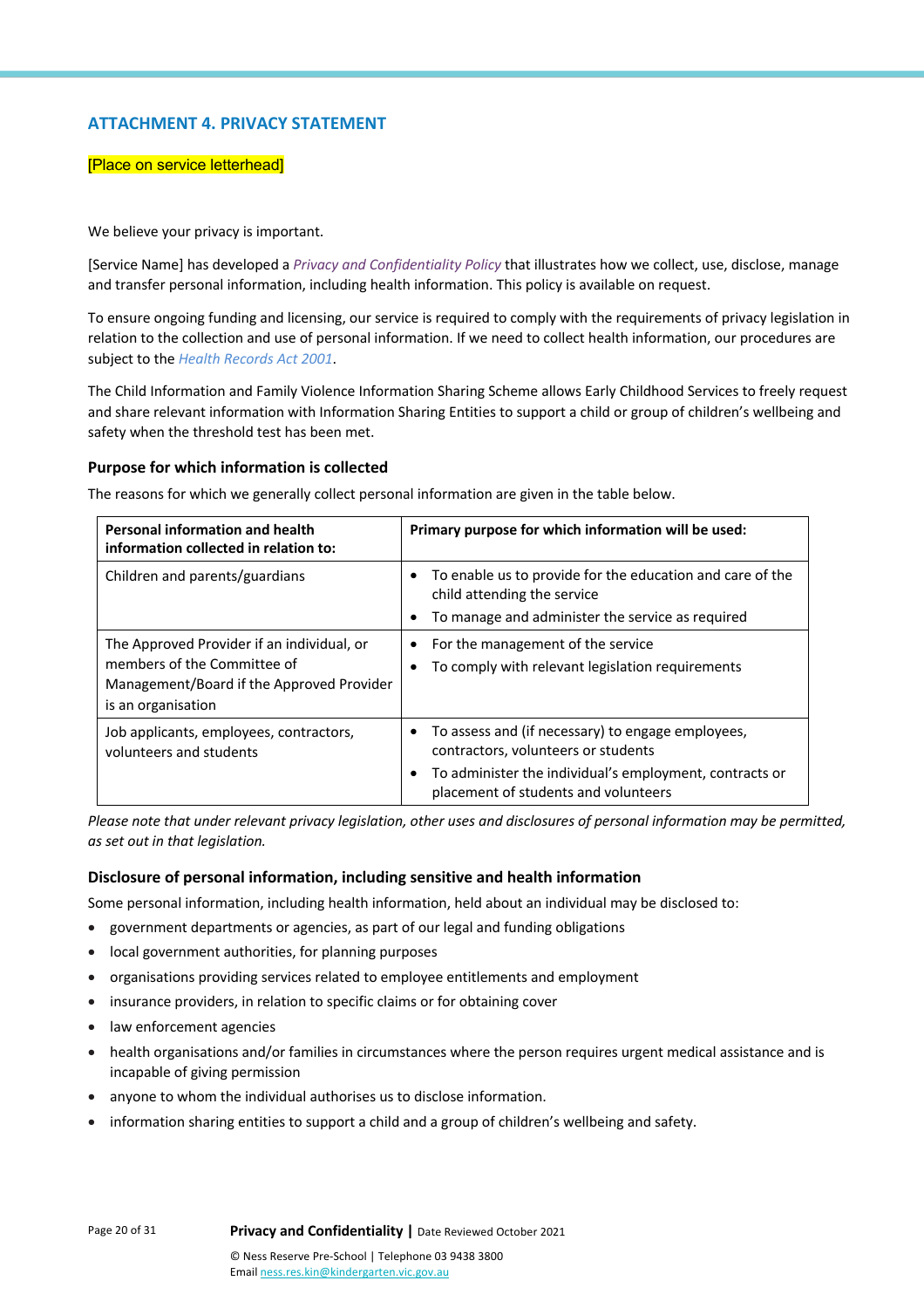#### **Laws that require us to collect specific information**

*The Education and Care Services National Law Act 2010* and the *Education and Care Services National Regulations 2011, Associations Incorporation Reform Act 2012 (Vic)* and employment-related laws and agreements require us to collect specific information about individuals from time-to-time. Failure to provide the required information could affect:

- a child's enrolment at the service
- a person's employment with the service
- the ability to function as an incorporated association.

# **Access to information**

Individuals about whom we hold personal, sensitive or health information can gain access to this information in accordance with applicable legislation. The procedure for doing this is set out in our *Privacy and Confidentiality Policy*, which is available on request.

For information on the *Privacy and Confidentiality Policy*, please refer to the copy available at the service or contact the Approved Provider/Nominated Supervisor.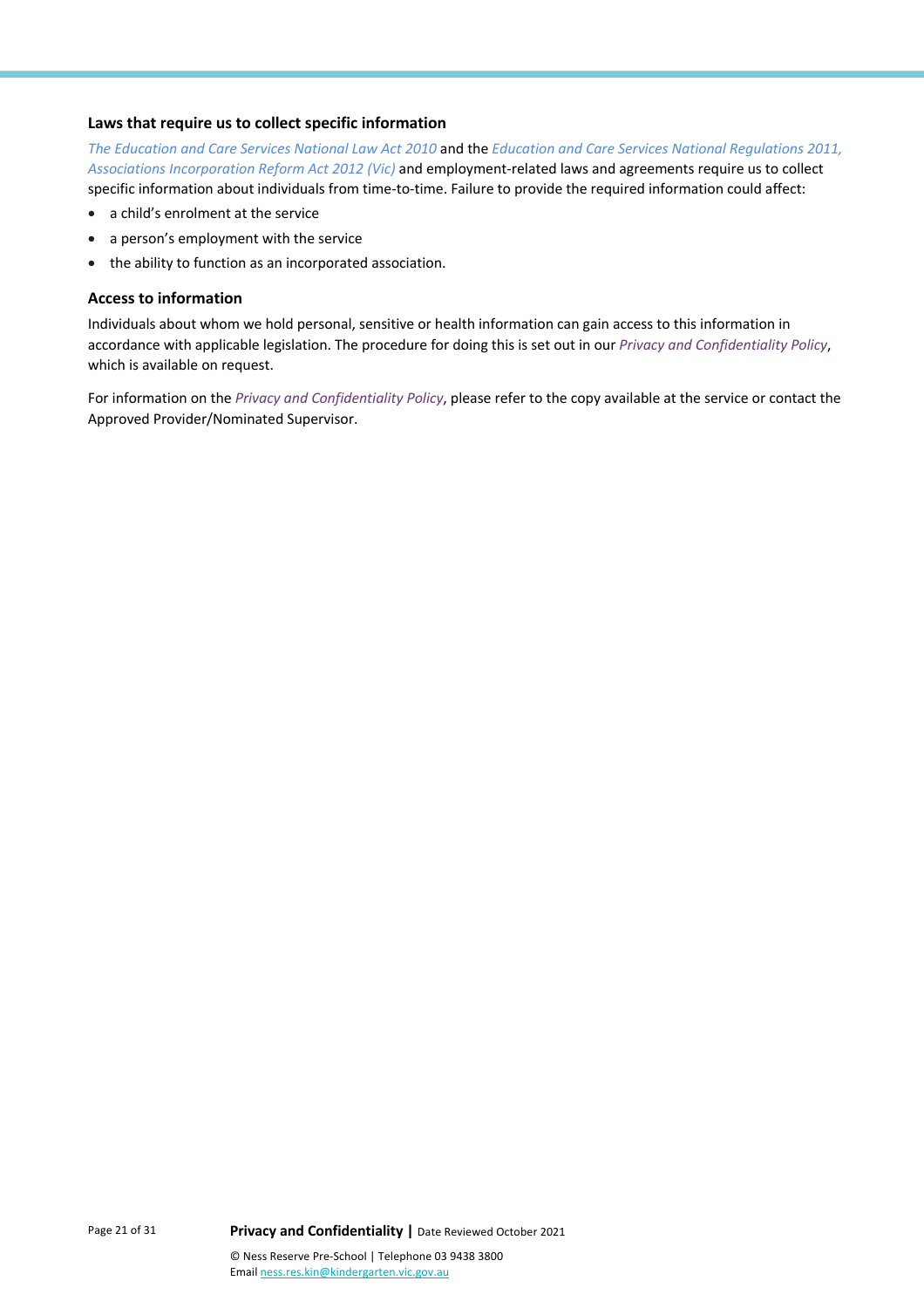# **ATTACHMENT 5. PERMISSION FORM FOR PHOTOGRAPHS AND VIDEOS**

#### [Place on service letterhead]

### **Background information**

Photographs and videos are classified as 'personal information' under the *Privacy and Data Protection Act 2014*.

The purpose of this permission form is to:

- notify parents/guardians as to who will be permitted to take photographs/videos, where these will be taken and how they will be used.
- comply with the privacy legislation in relation to all photographs/videos taken at the service, whether by the Approved Provider, Nominated Supervisor, Persons in Day to Day Charge, educators, staff, parents/guardians, volunteers or students on placement
- enable photographs/videos of children to be taken as part of the program delivered by the service, whether group photos, videos or photos at special events and excursions etc.

#### **Photographs/videos taken by staff**

Staff at the service may take photographs/videos of children as part of the program. These may be displayed at the service, on the [Service Name] website/social media platforms or placed in the service's publications or promotional material to promote the service, or for any other purpose aligned to the service's business operations. Some staff may use learning journals in which photographs are included.

When the photographs/videos are no longer being used, the service will destroy them if they are no longer required, or otherwise store them securely at the service. It is important to note that while the service can nominate the use and disposal of photographs they organise, the service has no control over those photographs taken by parents/guardians of children attending the service program or activity.

#### **Group photographs/videos taken by parents/guardians**

Parents/guardians may take group photographs/videos of their own child/children at special service events such as birthdays, excursions and other activities. Parents must ensure that where the photographs/videos include other children at the service they are sensitive to and respectful of the privacy of those children and families in using and disposing of the photographs/videos.

#### **Photographs taken by a photographer engaged by the service**

A photographer may be engaged by the service to take individual and/or group photographs of children. Information will be provided in written form to parents/guardians prior to the event, and will include the date and the photographer's details.

#### **Photographs/videos for use in newspapers, [Service Name] website and other external publications**

The permission of parents/guardians of children will, on every occasion, be obtained prior to a child's photograph being taken to appear in any newspaper/media or external publication, including the service's newsletter, publications and website.

#### **Photographs/videos taken by students on placement**

Students at the service may take photographs/videos of children as part of their placement requirements.

#### **Access to photographs/videos**

Access to any photographs or videos, like other personal information, is set out in the service's *Privacy and Confidentiality Policy,* which is displayed at the service and available on request.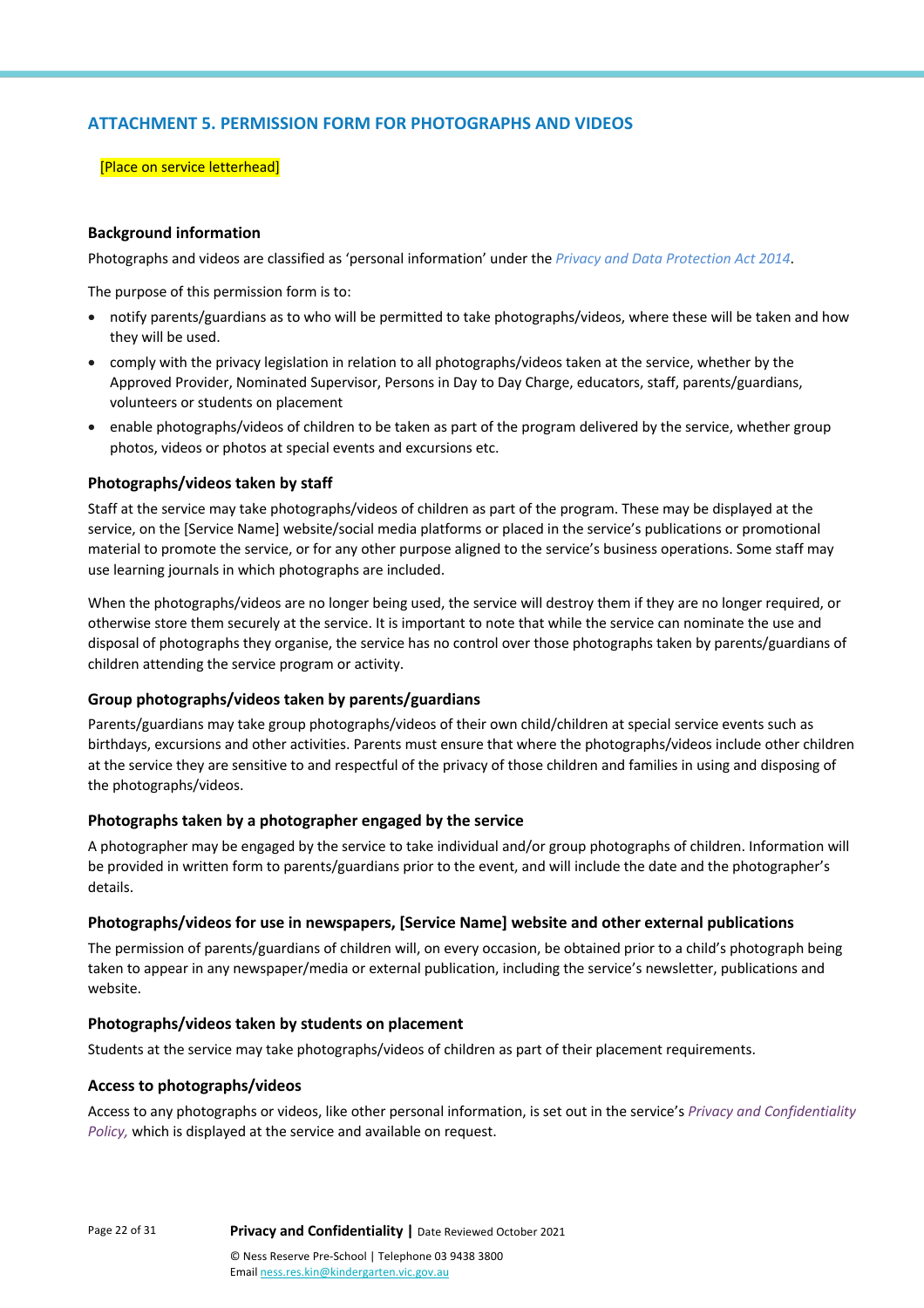# **Confirmation of consent**

I consent/do not consent to the arrangements for the use of photographs and/or videos, as stated in this permission form.

| Parent's/guardian's name    | Child's name |  |
|-----------------------------|--------------|--|
|                             |              |  |
| Signature (parent/guardian) | Date         |  |

Page 23 of 31 **Privacy and Confidentiality |** Date Reviewed October 2021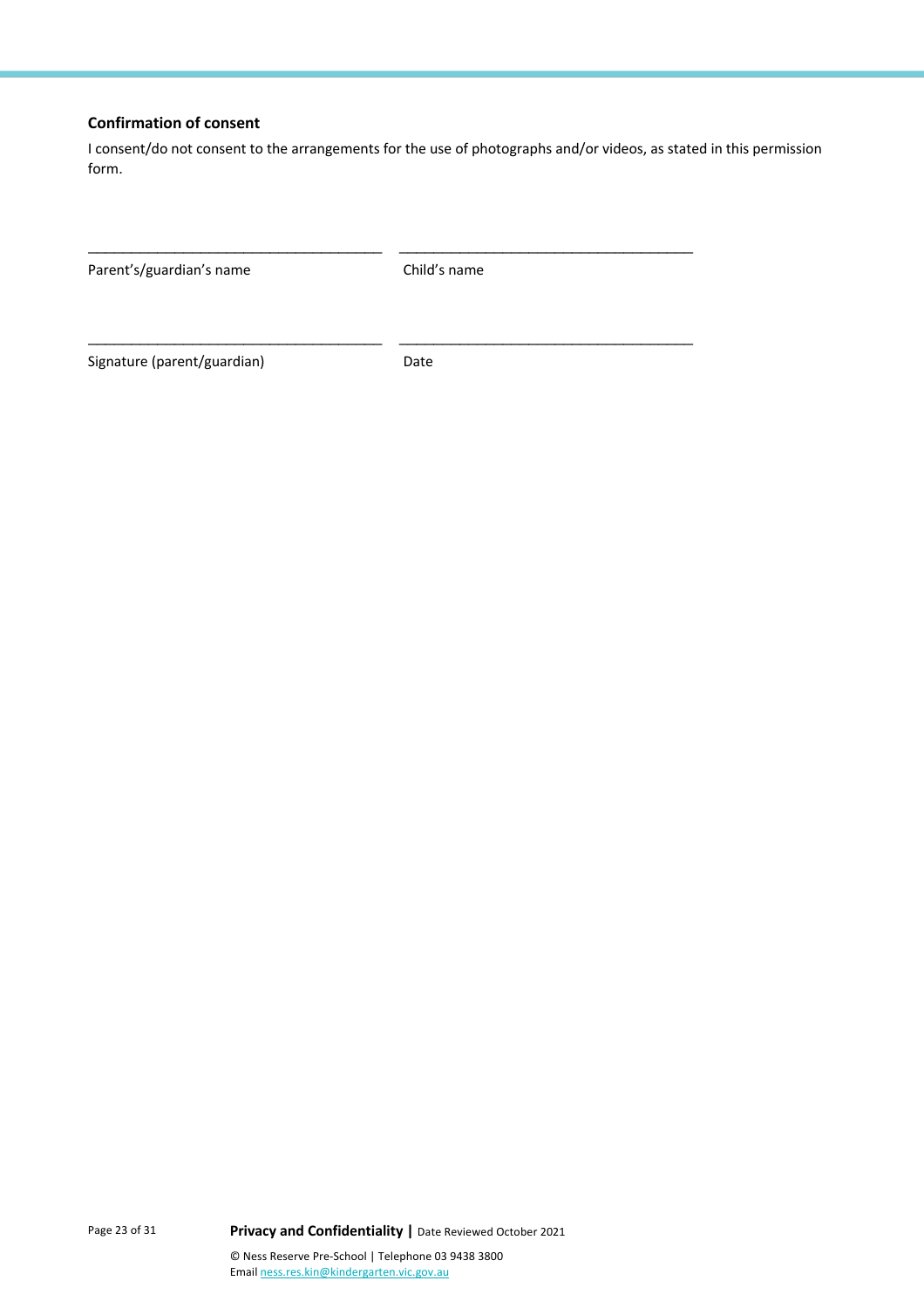# **ATTACHMENT 6. SPECIAL PERMISSION NOTICE FOR PUBLICATIONS/MEDIA**

#### [Place on service letterhead]

Use of photographs, digital recordings, film or video footage of children

in media, newspapers and publications, including any

service publication or media outlet

[Date]

Dear [insert name of parent/guardian],

The purpose of this letter is to obtain permission for your child to be photographed or filmed by [insert name of the organisation/individual taking the photograph or filming the child]and for your child's photograph, digital recording, film, or video footage to appear in[insert name of the newspaper, publication (including the service's publication) or media outlet where it will be displayed].

I, \_\_\_\_\_\_\_\_\_\_\_\_\_\_\_\_\_\_\_\_\_\_\_\_\_\_\_\_\_\_\_\_\_\_\_\_\_\_\_\_\_\_\_ , consent/do not consent to my child

\_\_\_\_\_\_\_\_\_\_\_\_\_\_\_\_\_\_\_\_\_\_\_\_\_\_\_\_\_\_\_\_\_\_\_\_\_\_ \_\_\_\_\_\_\_\_\_\_\_\_\_\_\_\_\_\_\_\_\_\_\_\_\_\_\_\_\_

\_\_\_\_\_\_\_\_\_\_\_\_\_\_\_\_\_\_\_\_\_\_\_\_\_\_\_\_\_\_\_\_\_\_\_\_\_\_ (name of child) being photographed or filmed by

[insert name of the organisation/individual taking the photograph or filming the child]and for my child's photograph, digital recording, film, or video footage to appear in the following publication and/or media outlet [insert name of the newspaper,publication (including the service's publication) or media outlet where it will be displayed]

Signature (parent/guardian) Date

# **ATTACHMENT 7. SHARING INFORMATION UNDER THE CISS AND FVISS**

schools; system and statutory bodies; and education health, wellbeing and inclusion workforces, September 2020. This attachment has been developed based on the Information Sharing and Family Violence Reforms Contextualised Guidance: For centre-based education and care services; government, Catholic and independent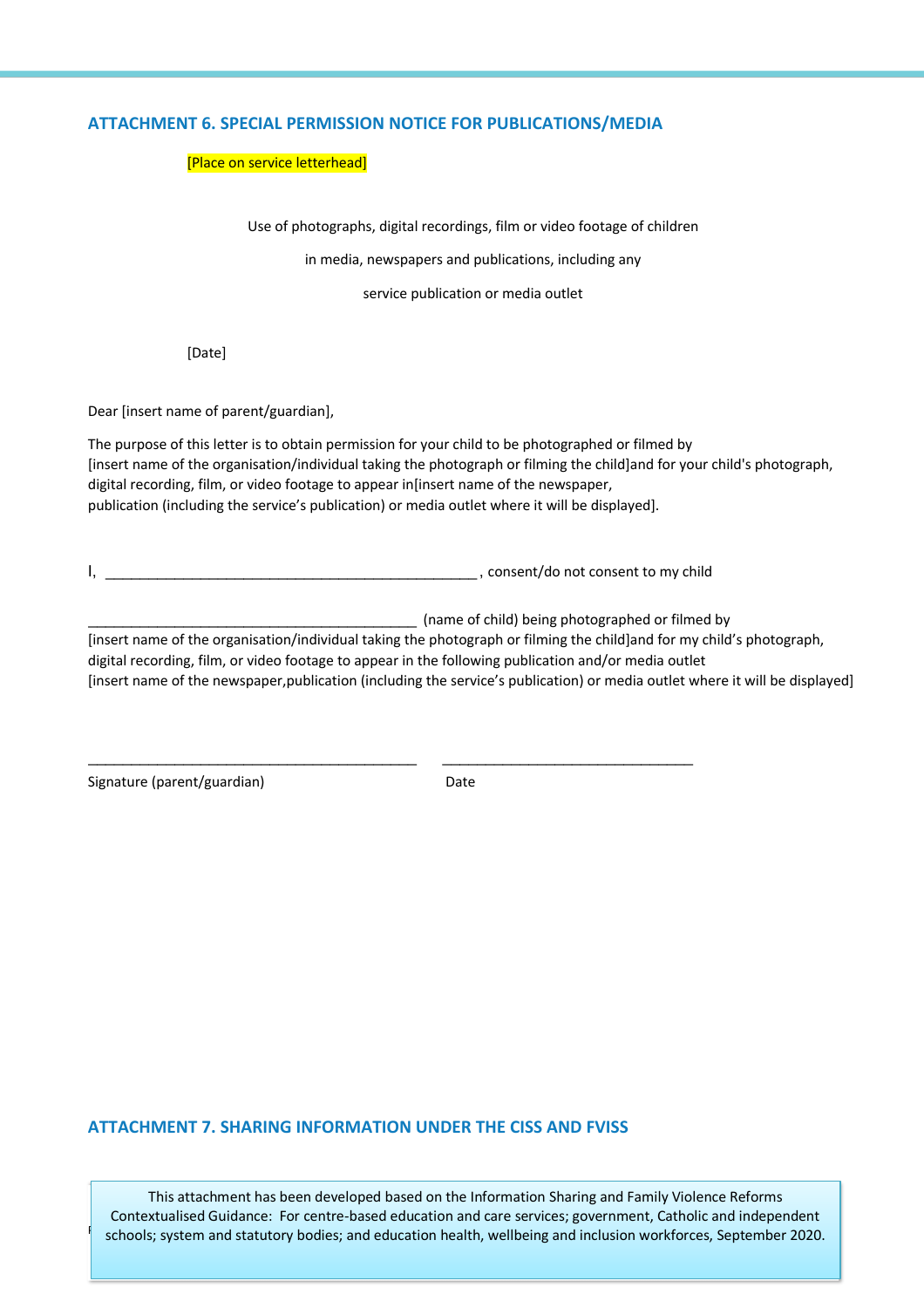## **Applying the threshold test**

Before sharing information with other Information Sharing Entities (ISE)'s the threshold test requirements must be meet.

The requirements for sharing are different depending on the purpose of the sharing, if sharing for both purposes (Child Wellbeing or Safety and/or Family Violence), you must meet the requirements of each of the schemes.

**Although child wellbeing and safety takes precedence over an individual's privacy, privacy must still be protected through careful and selective information sharing.**

#### **Threshold requirements for the Child Information Sharing Scheme:**

| The information sharing entity is requesting or disclosing confidential information about any person for the<br>purpose of promoting the wellbeing or safety of a child or group of children; and                                                                                                                                                                                                                                                                                                                                                                                                                                                 |  |
|---------------------------------------------------------------------------------------------------------------------------------------------------------------------------------------------------------------------------------------------------------------------------------------------------------------------------------------------------------------------------------------------------------------------------------------------------------------------------------------------------------------------------------------------------------------------------------------------------------------------------------------------------|--|
| The disclosing information sharing entity reasonably believes that sharing the confidential information may<br>assist the receiving information sharing entity to carry out one or more of the following activities:<br>• make a decision, an assessment or a plan relating to a child or group of children<br>initiate or conduct an investigation relating to a child or group of children<br>٠<br>provide a service relating to a child or group of children<br>manage any risk to a child or group of children; and                                                                                                                           |  |
| The information being disclosed or requested is not known to be 'excluded information' under Part 6Aof the<br>Child Wellbeing and Safety Act (and is not restricted from sharing by another law), information that could:<br>endanger a person's life or result in physical injury<br>prejudice a police investigation or interfere with the enforcement or administration of the law; prejudice a<br>coronial inquest; prejudice a fair trial of a person<br>be legally privileged<br>reveal a confidential police source<br>contravene a court order<br>be contrary to the public interest<br>information sharing would contravene another law. |  |

## **Threshold requirements for the Family Violence Information Sharing Scheme:**

**The purpose of sharing is to assess family violence risk OR protect victim survivors from family violence risk.**

There are two purposes for which information can be shared between ISEs:

1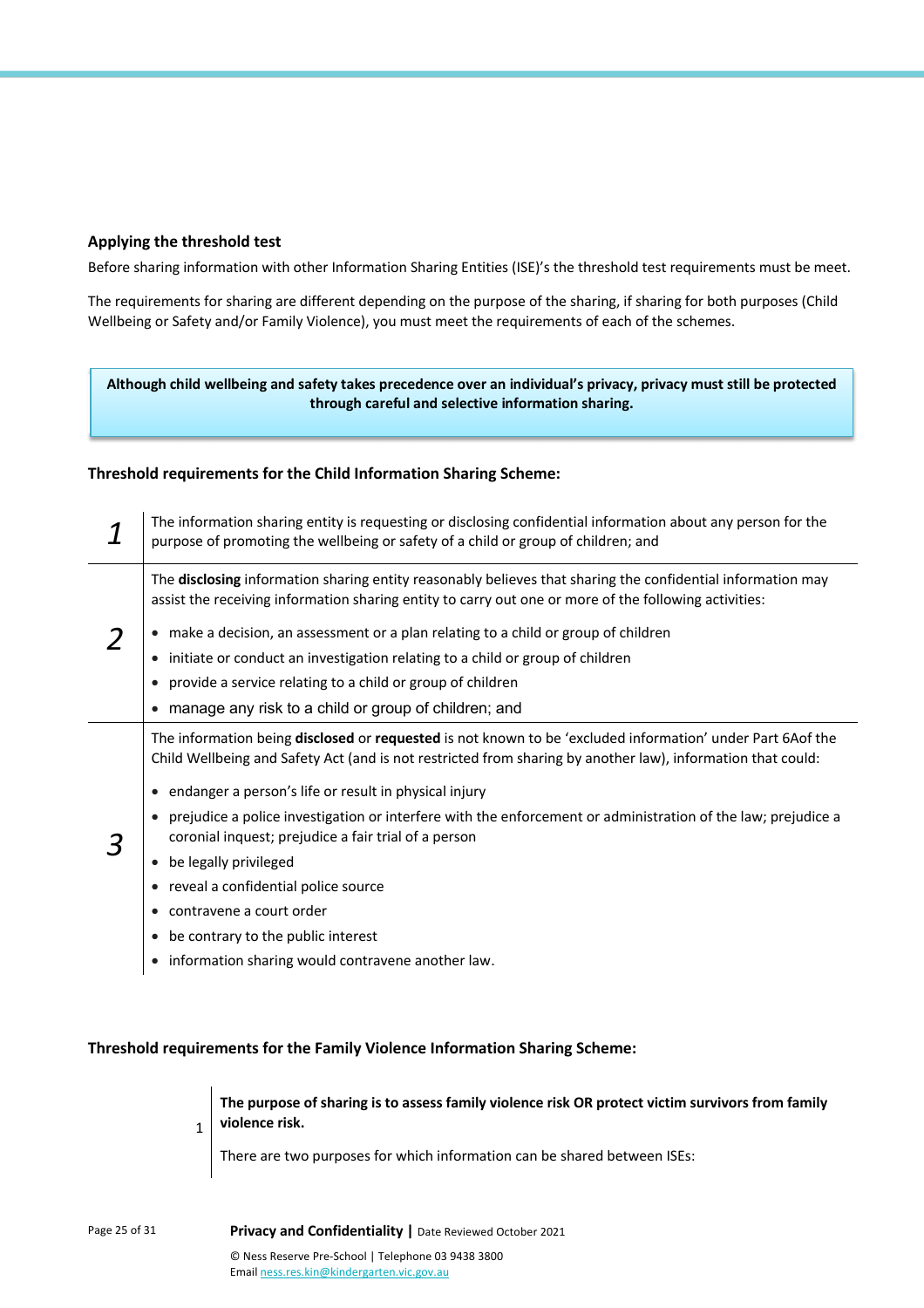|   | • Family violence assessment purpose: the purpose of establishing or assessing the risk of a person<br>committing family violence or being the subject of family violence. This would include:                                                                                |
|---|-------------------------------------------------------------------------------------------------------------------------------------------------------------------------------------------------------------------------------------------------------------------------------|
|   | o establishing family violence risk                                                                                                                                                                                                                                           |
|   | o assessing the risk to the victim survivor                                                                                                                                                                                                                                   |
|   | o correctly identifying the perpetrator.                                                                                                                                                                                                                                      |
|   | Family violence protection purpose: once family violence risk is established, to<br>manage the risk to the victim survivor. This includes information sharing to support<br>ongoing risk assessment.                                                                          |
|   | The applicable consent requirements are met.                                                                                                                                                                                                                                  |
|   | Is the consent required when a child is at risk of family violence?                                                                                                                                                                                                           |
| 2 | • Consent is not required from any person to share information relevant to assessing or managing<br>family violence risk to a child. However, you should seek the views of the child and non-violent<br>family members where it is safe, reasonable and appropriate to do so. |
|   | • Where a student is 18 years of age or older, they are an adult and so you may need their consent<br>to share their information, or the information of third parties, unless you can legally share under<br>existing privacy laws or when there is a child at risk.          |
|   | In situations where an adolescent is using family violence against an adult family<br>member, you may need the consent of the adult victim survivor to share their<br>information.                                                                                            |
|   | The information is not excluded information.                                                                                                                                                                                                                                  |
|   | Excluded information is information that could:                                                                                                                                                                                                                               |
|   | • endanger a person's life or result in physical injury                                                                                                                                                                                                                       |
| 3 | • prejudice a police investigation or interfere with the enforcement or administration of the law;<br>prejudice a coronial inquest; prejudice a fair trail of a person be legally privileged                                                                                  |
|   | • reveal a confidential police source                                                                                                                                                                                                                                         |
|   | contravene a court order                                                                                                                                                                                                                                                      |
|   | • be contrary to the public interest                                                                                                                                                                                                                                          |
|   | information sharing would contravene another law.                                                                                                                                                                                                                             |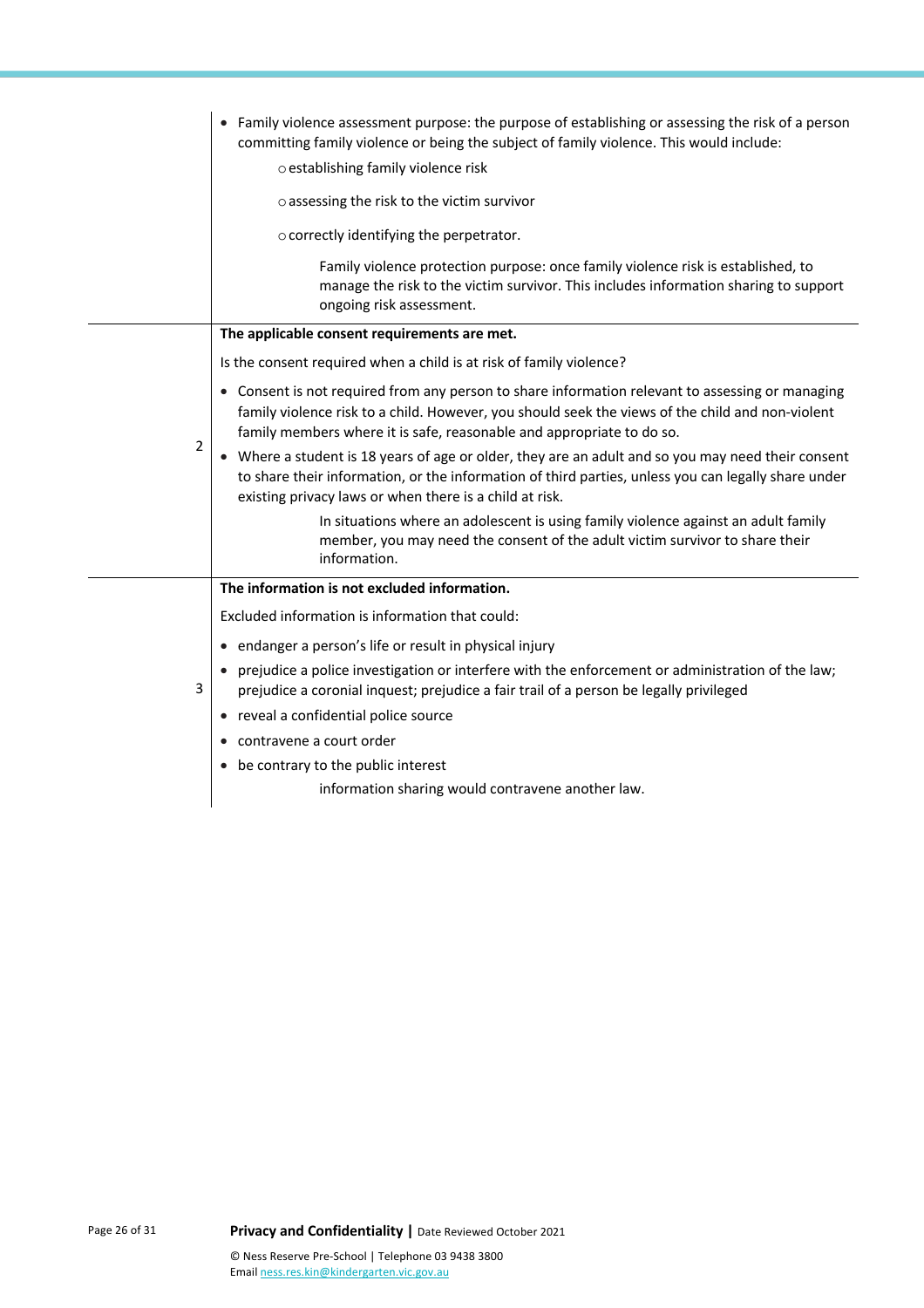# **Making a request to another Information Sharing Entity**

**Before disclosing information under the Child Information Sharing Scheme and Family Violence Information Sharing Scheme, it is important that information sharing entities take reasonable care to verify the identity of the professional or service and ensure that they are an information sharing entity.**

- The ISE list is a searchable database that can be used to identity organisation and services prescribed under the CISS and FIVSS
- Before making a request, check to see if the organisation is a prescribed entity via the Access the ISE list
- Refer to Information Sharing Entity List Uses Guide on how to navigate the database.
- ISE's should respond to requests for information in a timely manner, including when they are declining to provide information in response to the request.
- If an ISE is declining a request from another ISE, they are required to provide written reasons for doing so.

### **Making a request or receiving a request under the Child Information Sharing Scheme**

An ISE may request information when it meets the first and third parts of the threshold. That is, the information being requested is:

- to promote the wellbeing or safety of a child or group of children
- not excluded information under the Child Information Sharing Scheme to their knowledge.

ISE should use professional judgement to decide which organisation or service to request information from, taking into account the following:

- the activity the requesting information sharing entity is seeking to undertake and the type of information that may assist them
- the roles and responsibilities of other information sharing entities and the information they are likely to hold
- the currency and relevance of the information other information sharing entities are likely to hold.

The ISE requesting the information should provide sufficient detail to enable the responding ISE to make a decision about whether all three parts of the threshold have been met, in order to assist them to:

- identify relevant information to respond to the request
- form an opinion about whether the information may be disclosed under the CISS (whether the disclosure meets the threshold).

When making a request, an ISE may disclose any confidential information that may assist the responding ISE to:

- identify the information they hold that is relevant to the request
- form an opinion on whether the information may be disclosed under the scheme.

If the legal requirements (or threshold) of the scheme are met, an ISE:

- may make requests for information to another ISE
- **must** disclose relevant information to another ISE, if requested
- **may** disclose information voluntarily (proactively) to other ISE's

ISE's will use their expertise and exercise their professional judgement to identify:

- the range of needs and risks that impact on a child's life to inform a decision as to whether the threshold is met
- what and how much information to share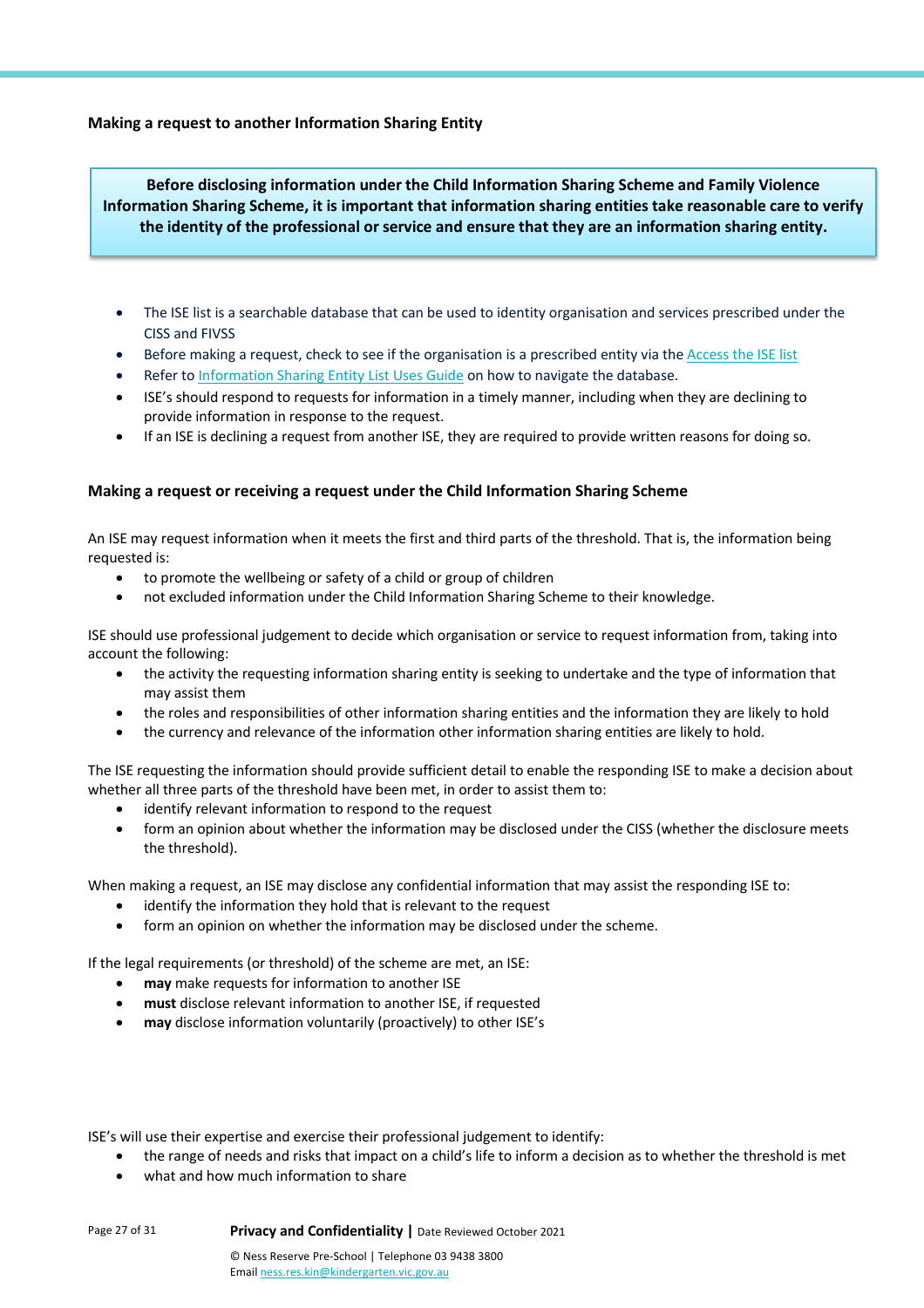• who to share with to support improved service delivery and promote the wellbeing or safety of the child or children.

### **Making a request or receiving a request under the Family Violence Information Sharing Scheme**

Under Part 5A of the *Family Violence Protection Act 2008* (FVPA), ISEs may request or share information with other ISEs about a person that is relevant to assessing or managing a family violence risk. The information may relate to a victim survivor (adult or child), alleged perpetrator/perpetrator or third party.

Only information that is **relevant** to assessing or managing a risk of family violence can be shared under the Scheme. In determining what information is relevant, practitioners should use their professional judgement and refer to the *Family Violence Policy*.

Where an ISE receives a request, it **must** share that information, either verbally or in writing, provided that the information meets the requirements (the threshold) of the Scheme. The onus is on the ISE sharing information to ensure that they are disclosing information about a person in accordance with the law. There is no restriction on an ISE making a request.

If there is no existing relationship with the ISE the information is being requested from, verification may need to take place (e.g. by sending an email with the entity's official account).

There are **two purposes** for which ISEs can share information with each other under the FVPA, Part 5A:

- a. for family violence assessment purposes
	- Only prescribed risk assessment entities (RSE) (see Definition) are entitled to make requests and receive information for a family violence assessment purpose, which focuses on identifying who the 'actual' perpetrator and victim survivor are and establishing the level of risk the perpetrator poses to the victim survivor.

#### **OR**

- b. for family violence protection purposes
	- Any prescribed ISE is permitted to request and receive information for a family violence protection purpose. The focus at this stage is about managing the risk of the perpetrator committing family violence or the victim survivor being subjected to family violence. This could include information sharing as part of ongoing risk assessment.

Once it has been established which purpose the information is to be exchanged, ensure that:

- sufficient information is provided to the ISE to help them identify what information they hold that might be relevant and whether they should disclose that information.
- the purpose of the information is clearly identified and why it is believed the information is relevant
- precedence is given to a victim survivor's right to be safe from family violence when discussing relevant information.
- record keeping is completed, including the name of the service that was contacted, the name of the ISE and the information that was disclosed.
- any risk assessment or safety plan are documented, as a result of the information sharing.
- information is used only for a purpose permitted by law.
- if information request is refused, record this refusal in writing and keep this refusal on file.

# **Sharing information for risk assessment**

Once a reasonable belief has been established that family violence risk is present and the identity of the perpetrator or victim survivor/s are clear (e.g. the victim survivor has identified the perpetrator), this would enable any ISE to make referrals for specialist services or professionals to complete a comprehensive family violence risk assessment. Some of these specialist services are prescribed as Risk Assessment Entities (RAEs) *(refer to Table 1).*

ISEs can share relevant information proactively or on request with RAEs for risk assessment purposes. That is, in order to:

• confirm whether family violence is occurring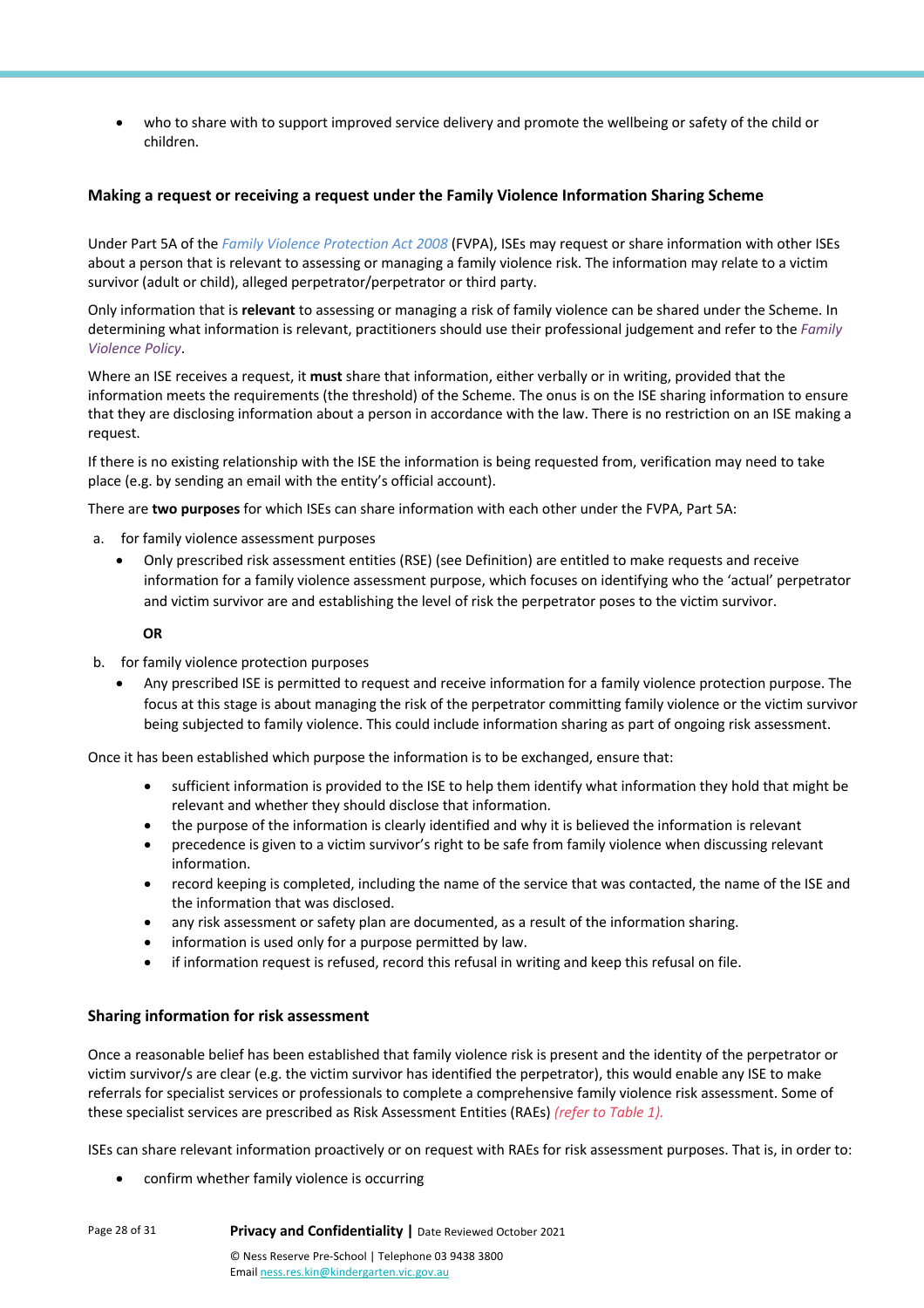- enable RAEs to assess the level of risk the perpetrator poses to the victim survivor
- correctly identify the perpetrator who is using family violence.

Family violence risk assessment is an ongoing process and is required at different points in time from different service perspectives. Education and care services will have a role in working collaboratively with other services to contribute to ongoing risk assessment and management of family violence.



Victoria State Government, 2021. *Information Sharing and Family Violence Reforms Contextualised Guidance*. Melbourne, p.38.

I

SEs can only share information with other ISEs that are not RAEs. Request information from RAEs once family violence risk is established and the identity of the perpetrator and victim survivors are known. This is to prevent sharing that might escalate risk to a child or family member.

# **Sharing for risk management (protection):**

Once family violence is established, ISEs can share proactively with other ISEs and request information, including from RAEs, if they reasonably believe sharing is necessary to:

- remove, reduce or prevent family violence risk
- understand how risk is changing over time
- inform ongoing risk assessment.

This opens a two-way flow of information that enables ISEs to form a complete picture of risk and collaborate to support children and families experiencing family violence.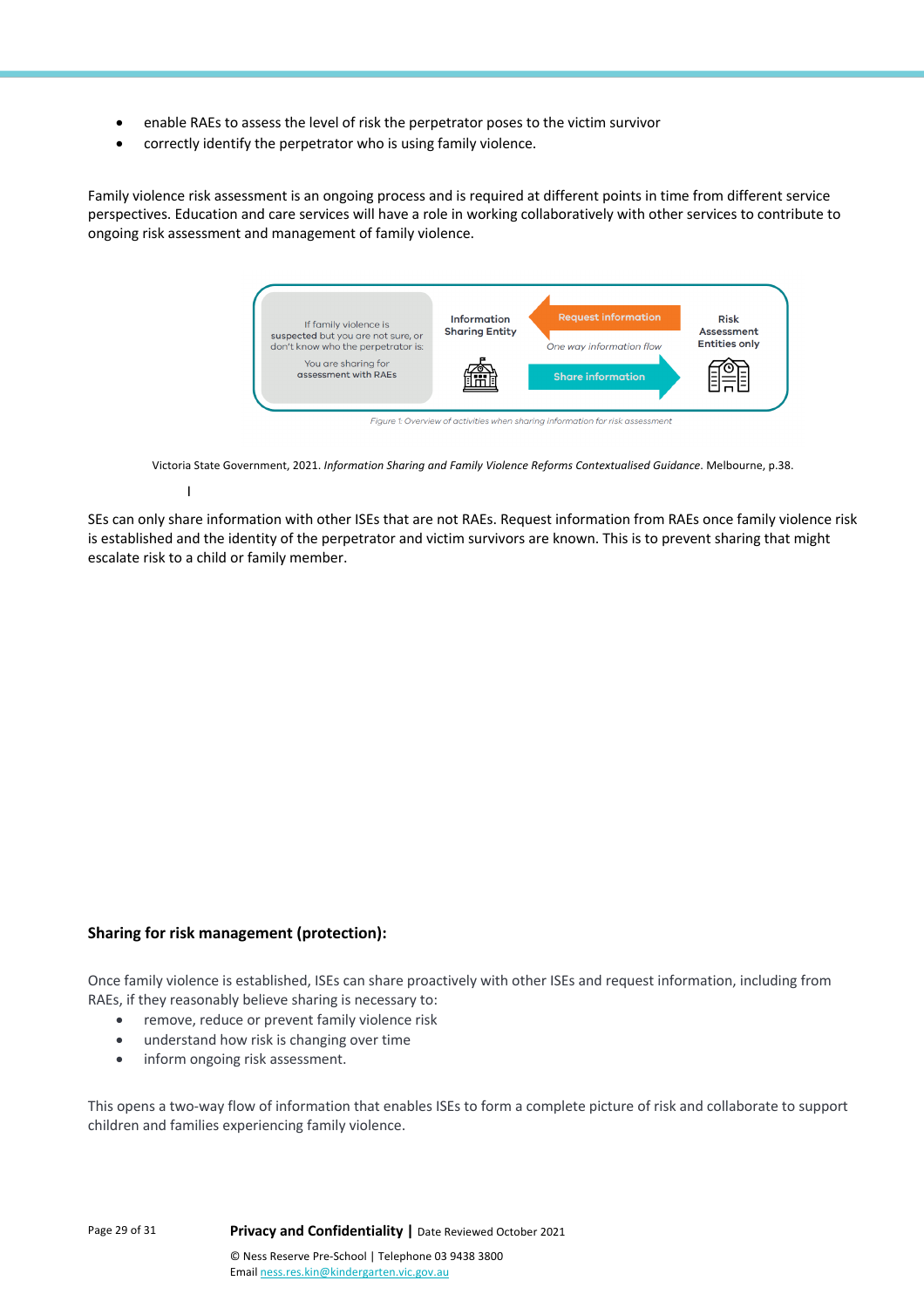

Figure 2: Overview of activities when sharing information for risk management (protection)

Victoria State Government, 2021. *Information Sharing and Family Violence Reforms Contextualised Guidance*. Melbourne, p.39.

When making a request, ensure you are speaking with someone suitably trained to use Part 5A of the Family *Violence Protection Act 2008* (FVPA).

#### **Table 1**

| Information Sharing Entities that are also Risk Assessment Entities                                                                                                                                                                                                                                                                                                                                                                                                                                                                                            |                                                                                                                                                                                                                                                                                                                                                                                                                                                                                                                                           |  |
|----------------------------------------------------------------------------------------------------------------------------------------------------------------------------------------------------------------------------------------------------------------------------------------------------------------------------------------------------------------------------------------------------------------------------------------------------------------------------------------------------------------------------------------------------------------|-------------------------------------------------------------------------------------------------------------------------------------------------------------------------------------------------------------------------------------------------------------------------------------------------------------------------------------------------------------------------------------------------------------------------------------------------------------------------------------------------------------------------------------------|--|
| State-funded specialist family violence services<br>(including refuges, Men's Behaviour Change Programs,<br>family violence counselling and therapeutic programs)<br>■ Risk Assessment and Management Panel (RAMP)<br>members (including those services that would not<br>otherwise be prescribed but only when participating in<br>a RAMP)<br>■ State-funded sexual assault services                                                                                                                                                                          | <b>Child Protection</b><br>٠<br>• Child FIRST services (excluding broader family services)<br>" Victims Support Agency (including Victim Assistance<br>Programs and Victims of Crime Helpline)<br>■ Victoria Police<br>■ The Orange Door services.                                                                                                                                                                                                                                                                                        |  |
| <b>Information Sharing Entities</b>                                                                                                                                                                                                                                                                                                                                                                                                                                                                                                                            |                                                                                                                                                                                                                                                                                                                                                                                                                                                                                                                                           |  |
| Magistrates' Court of Victoria officials<br>٠<br>Children's Court of Victoria officials<br>Corrections Victoria and Corrections-funded services<br>٠<br>Adult Parole Board<br>" Youth Justice (including the Secretariat to the Youth<br>Parole Board) and Youth Justice funded services<br>Multi-Agency Panels to Prevent Youth Offending<br>٠<br>Justice Health and funded services<br>State-funded sexually abusive behaviour treatment<br>services<br>State-funded perpetrator intervention trials<br>Registered community-based child and family services | Maternal and Child Health<br>٠<br>Registered out of home care services<br>٠<br><b>DHHS Housing</b><br>٠<br>State-funded homelessness accommodation or<br>٠<br>homelessness support services providing access point,<br>outreach or accommodation services<br>Designated mental health services<br>٠<br>State-funded alcohol and other drug services<br>Tenancy Advice and Advocacy Program<br>٠<br>State-funded financial counselling services<br>Commission for Children and Young People<br>٠<br>Disability Services Commissioner.<br>٠ |  |

#### **Record keeping**

ISEs have specific record keeping obligations under the FVISS and the CISS. ISEs can choose how they will meet their record keeping obligations, which might include written or online case notes, specific record keeping forms or IT solutions, and are in line with the *Privacy and Data Protection Act 2014 (Vic)* and, where applicable, the Australia Privacy Principles obligations.

When an ISE receives a request to share information they must record:

- the ISE that requested the information
- the date of the request
- the information that was requested
- if refusing a request, the request and the reason why it was refused.

When an ISE shares information (either proactively or on request) they should:

- know and record what scheme they are sharing under (FVISS, CISS or both)
- know and record whom information is being shared about